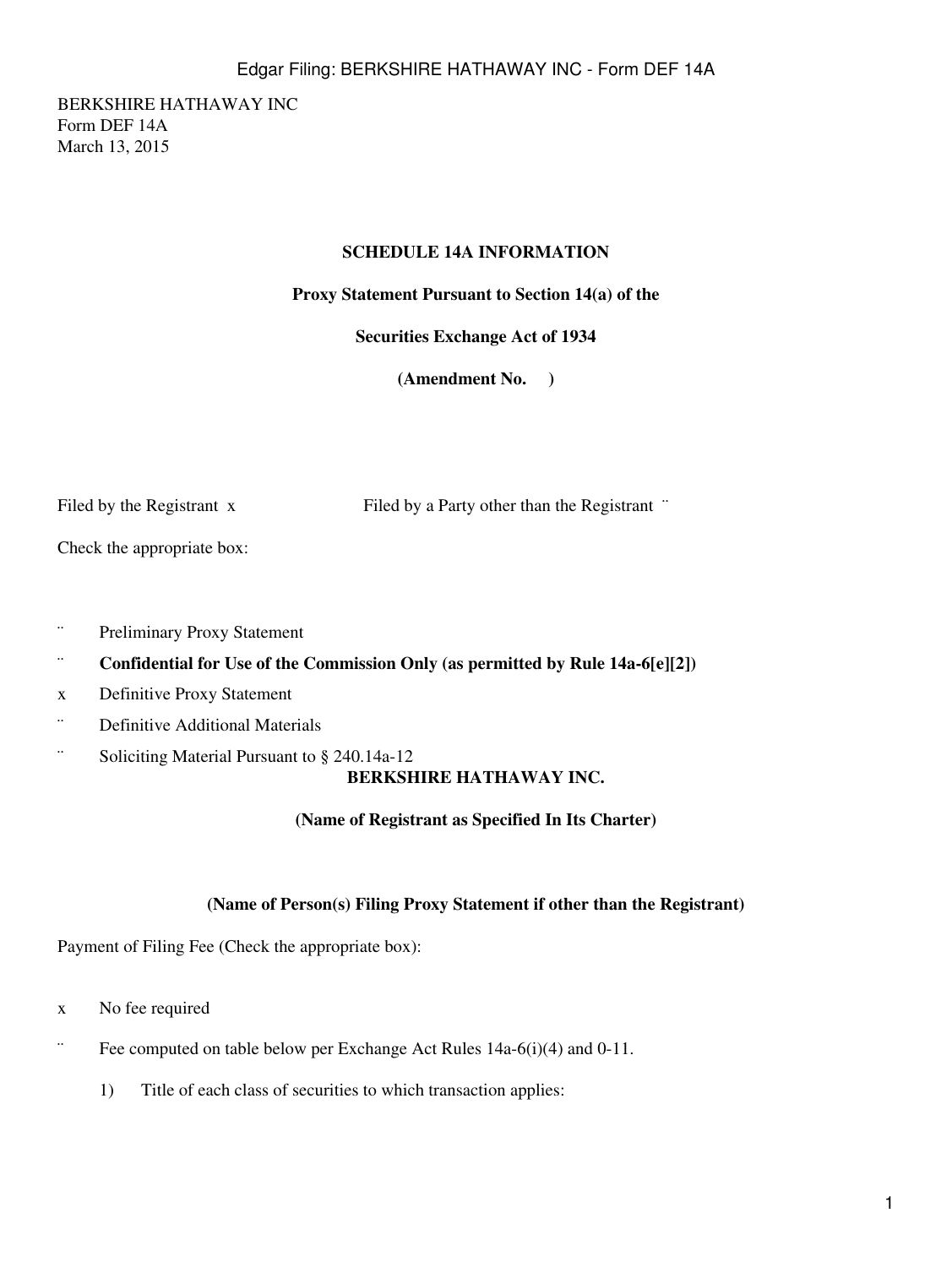- 2) Aggregate number of securities to which transaction applies:
- 3) Per unit price or other underlying value of transaction computed pursuant to Exchange Act Rule 0-11: (set forth the amount on which the filing fee is calculated and state how it was determined.)
- 4) Proposed maximum aggregate value of transaction:
- 5) Total fee paid:
- ¨ Fee paid previously with preliminary materials.
- ¨ Check box if any part of the fee is offset as provided by Exchange Act Rule 0-11(a)(2) and identify the filing for which the offsetting fee was paid previously. Identify the previous filing by registration statement number, or the Form or Schedule and the date of its filing.
	- 1) Amount Previously Paid:
	- 2) Form, Schedule or Registration Statement No.:
	- 3) Filing Party:
	- 4) Date Filed: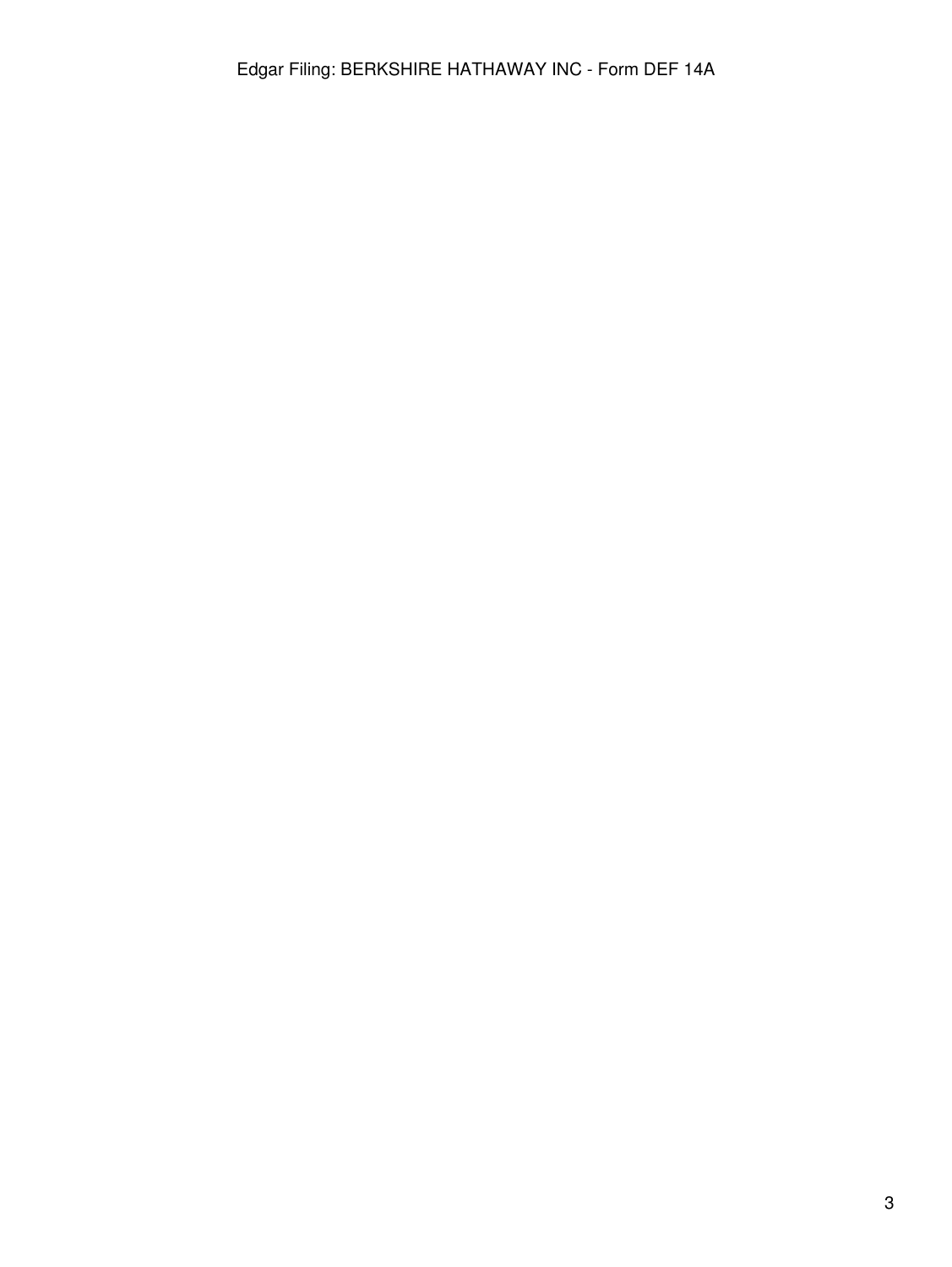## **BERKSHIRE HATHAWAY INC.**

## **3555 Farnam Street**

### **Omaha, Nebraska 68131**

# **NOTICE OF ANNUAL MEETING OF SHAREHOLDERS**

May 2, 2015

#### TO THE SHAREHOLDERS:

Notice is hereby given that the Annual Meeting of the Shareholders of Berkshire Hathaway Inc. will be held at the CenturyLink Center Omaha, 455 North  $10^{th}$  Street, Omaha, Nebraska, on May 2, 2015 at 3:45 p.m. for the following purposes:

1. To elect directors.

2. To consider and act upon any other matters that may properly come before the meeting or any adjournment thereof. The Board of Directors has fixed the close of business on March 4, 2015 as the record date for determining the shareholders having the right to vote at the meeting or any adjournment thereof. A list of such shareholders will be available for examination by a shareholder for any purpose germane to the meeting during ordinary business hours at the offices of the Corporation at 3555 Farnam Street, Omaha, Nebraska, during the ten days prior to the meeting.

You are requested to date, sign and return the enclosed proxy which is solicited by the Board of Directors of the Corporation and will be voted as indicated in the accompanying proxy statement and proxy. A return envelope is provided which requires no postage if mailed in the United States. If mailed elsewhere, foreign postage must be affixed.

## **Prior to the formal annual meeting, just as in recent years, the doors will open at the CenturyLink Center at 7:00 a.m. and the movie will be shown at 8:30 a.m. At 9:30 a.m., the question and answer period will commence. The question and answer period will last until 3:30 p.m. (with a short break for lunch). After a recess, the formal Annual Meeting of Shareholders will convene at 3:45 p.m.**

By order of the Board of Directors

SHARON L. HECK, *Secretary*

*Omaha, Nebraska*

*March 13, 2015*

**A shareholder may request meeting credentials for admission to the meeting by completing and promptly returning to the Company the meeting credential order form accompanying this notice. Otherwise, meeting credentials may be obtained at the meeting by persons identifying themselves as shareholders as of the record date. For a record owner, possession of a proxy card will be adequate** identification. For a beneficial-but-not-of-record owner, a copy of a broker s statement showing shares held for his or her benefit on **March 4, 2015 will be adequate identification.**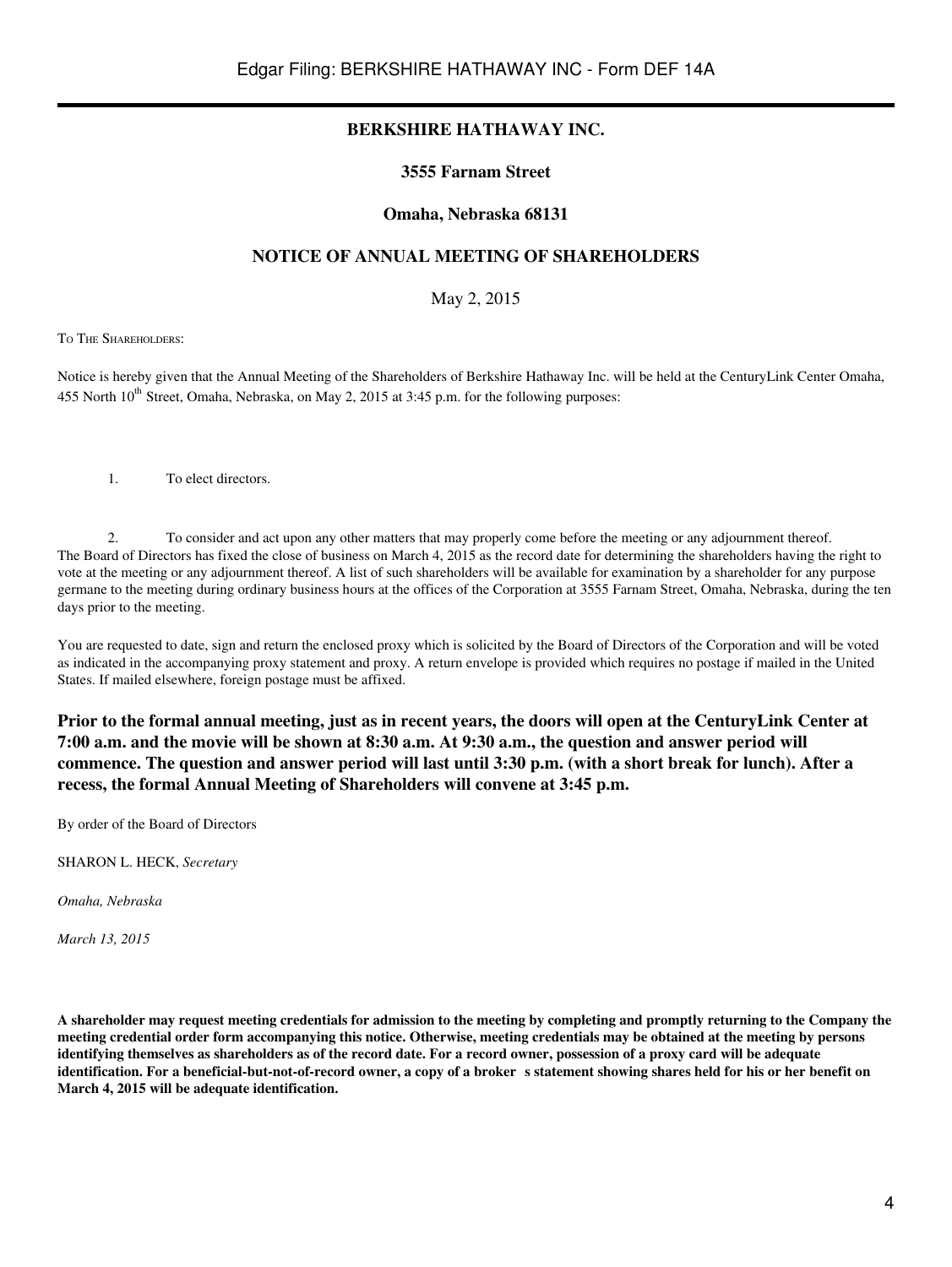#### **BERKSHIRE HATHAWAY INC.**

#### **3555 Farnam Street**

**Omaha, Nebraska 68131**

## **PROXY STATEMENT**

### **FOR ANNUAL MEETING OF SHAREHOLDERS**

#### **May 2, 2015**

This statement is furnished in connection with the solicitation by the Board of Directors (Board) of Berkshire Hathaway Inc. (hereinafter Berkshire or Corporation or Company) of proxies in the accompanying form for the Annual Meeting of Shareholders to be held on Saturday, May 2, 2015 at 3:45 p.m. and at any adjournment thereof. This proxy statement and the enclosed form of proxy were first sent to shareholders on or about March 13, 2015. If the form of proxy enclosed herewith is executed and returned as requested, it may nevertheless be revoked at any time prior to exercise by filing an instrument revoking it or a duly executed proxy bearing a later date. Solicitation of proxies will be made solely by mail at the Corporation s expense. The Corporation will reimburse brokerage firms, banks, trustees and others for their actual out-of-pocket expenses in forwarding proxy material to the beneficial owners of its common stock.

As of the close of business on March 4, 2015, the record date for the Annual Meeting, the Corporation had outstanding and entitled to vote 824,920 shares of Class A Common Stock (hereinafter called Class A Stock) and 1,227,069,442 shares of Class B Common Stock (hereinafter called Class B Stock). Each share of Class A Stock is entitled to one vote per share and each share of Class B Stock is entitled to one-ten-thousandth (1/10,000) of one vote per share on all matters submitted to a vote of shareholders of the Corporation. The Class A Stock and Class B Stock vote together as a single class on the matters described in this proxy statement. Only shareholders of record at the close of business on March 4, 2015 are entitled to vote at the Annual Meeting or at any adjournment thereof.

The presence at the meeting, in person or by proxy, of the holders of Class A Stock and Class B Stock holding in the aggregate a majority of the voting power of the Corporation s stock entitled to vote shall constitute a quorum for the transaction of business. A plurality of the votes properly cast for the election of directors by the shareholders attending the meeting, in person or by proxy, will elect directors to office. However, pursuant to the Berkshire Hathaway Inc. Corporate Governance Guidelines, if a director nominee in an uncontested election receives a greater number of votes withheld from his or her election than votes for that director s election, the nominee shall promptly offer his or her resignation to the Board. A committee consisting of the Board s independent directors (which will specifically exclude any director who is required to offer his or her own resignation) shall consider all relevant factors and decide on behalf of the Board the action to be taken with respect to such offered resignation and will determine whether to accept the resignation or take other action. The Corporation will publicly disclose the Board s decision with regard to any resignation offered under these circumstances with an explanation of how the decision was reached, including, if applicable, the reasons for rejecting the offered resignation.

A majority of votes properly cast upon any other question shall decide the question. Abstentions will count for purposes of establishing a quorum, but will not count as votes cast for the election of directors or any other question. Accordingly, abstentions will have no effect on the election of directors and are the equivalent of an against vote on matters requiring a majority of votes properly cast to decide the question. Broker non-votes will not count for purposes of establishing a quorum or as votes cast for the election of directors or any other question and accordingly will have no effect. Shareholders who send in proxies but attend the meeting in person may vote directly if they prefer and withdraw their proxies or may allow their proxies to be voted with the similar proxies sent in by other shareholders.

#### **IMPORTANT NOTICE REGARDING THE AVAILABILITY OF PROXY MATERIALS FOR THE SHAREHOLDER MEETING TO BE HELD ON MAY 2, 2015.**

**The Proxy Statement for the Annual Meeting of Shareholders to be held on May 2, 2015 and the 2014 Annual Report to the Shareholders are available at www.berkshirehathaway.com/eproxy.**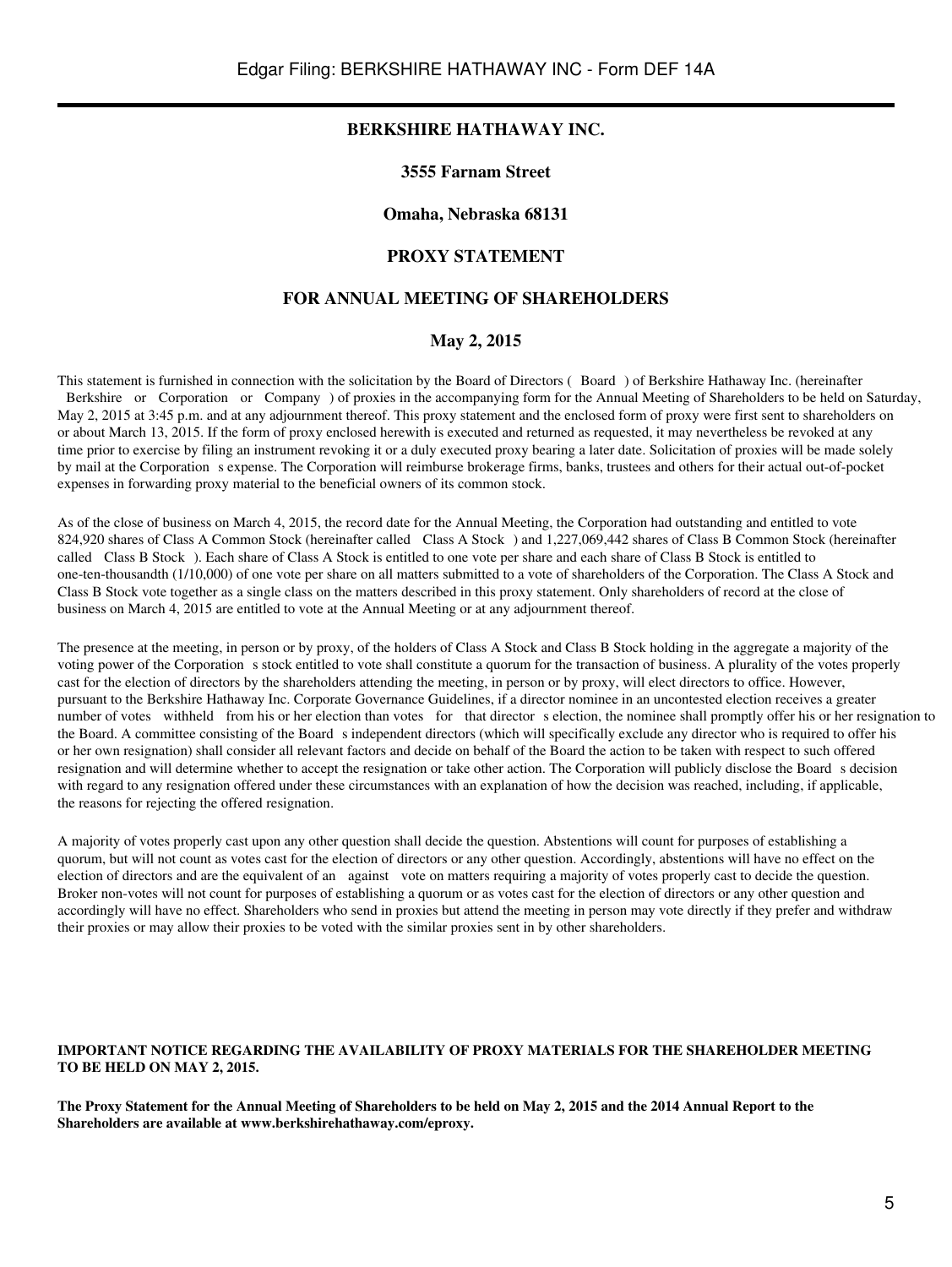### 1. **ELECTION OF DIRECTORS**

At the 2015 Annual Meeting of Shareholders, a Board of Directors consisting of 12 members will be elected, each director to hold office until a successor is elected and qualified, or until the director resigns, is removed or becomes disqualified.

The Governance, Compensation and Nominating Committee (Governance Committee) has established certain attributes that it seeks in identifying candidates for directors. In particular the Governance Committee looks for individuals who have very high integrity, business savvy, an owner-oriented attitude and a deep genuine interest in Berkshire. These are the same attributes that Warren Buffett, Berkshire s Chairman and CEO, believes to be essential if one is to be an effective member of the Board of Directors. In considering candidates for director, the Governance Committee considers the entirety of each candidate s credentials in the context of these attributes. In the judgment of the Governance Committee as well as that of the Board as a whole, each of the candidates being nominated for director possesses such attributes.

Upon the recommendation of the Governance Committee and Mr. Buffett, the Board of Directors has nominated for election the 12 current directors of the Corporation. Certain information with respect to nominees for election as directors follows:

**WARREN <sup>E</sup>. BUFFETT**, age 84, has been a director and the controlling shareholder of the Corporation since 1965 and has been its Chairman and Chief Executive Officer since 1970. He was a director of The Washington Post Company until May 2011.

#### Additional Qualifications:

Warren Buffett brings to the Board his 45 years of experience as Chairman and Chief Executive Officer of the Corporation.

**HOWARD <sup>G</sup>. BUFFETT**, age 60, has been a director of the Corporation since 1993. For more than the past five years, Mr. Buffett has been President of Buffett Farms and Chairman and Chief Executive Officer of the Howard G. Buffett Foundation, a charitable foundation that directs funding for humanitarian and conservation related issues. He is also a director of The Coca-Cola Company, Lindsay Corporation and Sloan Implement Company.

#### Additional Qualifications:

Howard Buffett brings to the Board his experience as the owner of a small business, as a past senior executive of a public corporation, as a director of public corporations and as the President of a large charitable foundation.

**STEPHEN <sup>B</sup>. BURKE**, age 56, has been a director of the Corporation since 2009. Mr. Burke has been the Chief Executive Officer of NBCUniversal and Executive Vice President of Comcast Corporation since January 2011. Prior to that time, from 2004 until January 2011, he was the Chief Operating Officer of Comcast Corporation, and President of Comcast Cable Communications from 1998 until January 2010. He is also a director of JPMorgan Chase & Co.

#### Additional Qualifications:

Stephen Burke brings to the Board his experience as a senior executive of a public corporation and his financial expertise as a director of a major banking institution.

**SUSAN <sup>L</sup>. DECKER**, age 52, has been a director of the Corporation since 2007. Ms. Decker also serves on the boards of directors of Intel Corporation and Costco Wholesale Corporation. During the 2009-2010 school year, she served as Entrepreneur-in-Residence at Harvard Business School. Prior to that, from June 2000 to April 2009, Ms. Decker held various executive management positions at Yahoo! Inc., a global Internet brand, including President (June 2007 to April 2009), head of the Advertiser and Publisher Group (December 2006 to June 2007) and Chief Financial Officer (June 2000 to June 2007). Before Yahoo!, Ms. Decker spent 14 years with Donaldson, Lufkin & Jenrette. She is a Chartered Financial Analyst and served on the Financial Accounting Standards Advisory Council for a four-year term, from 2000 to 2004.

#### Additional Qualifications:

Susan Decker brings to the Board her experience as a past senior executive of a public corporation and a director of public corporations and her financial expertise as a former financial analyst and a former member of the Financial Accounting Standards Advisory Council.

**WILLIAM <sup>H</sup>. GATES III**, age 59, has been a director of the Corporation since 2005. Mr. Gates currently serves as Co-Chair of the Bill & Melinda Gates Foundation. Mr. Gates is a director of Microsoft Corporation and served as Chairman of the Board from its incorporation in 1981 until February 2014. Mr. Gates is currently a Technology Advisor for Microsoft Corporation and was its Chief Executive Officer from 1981 until January 2000.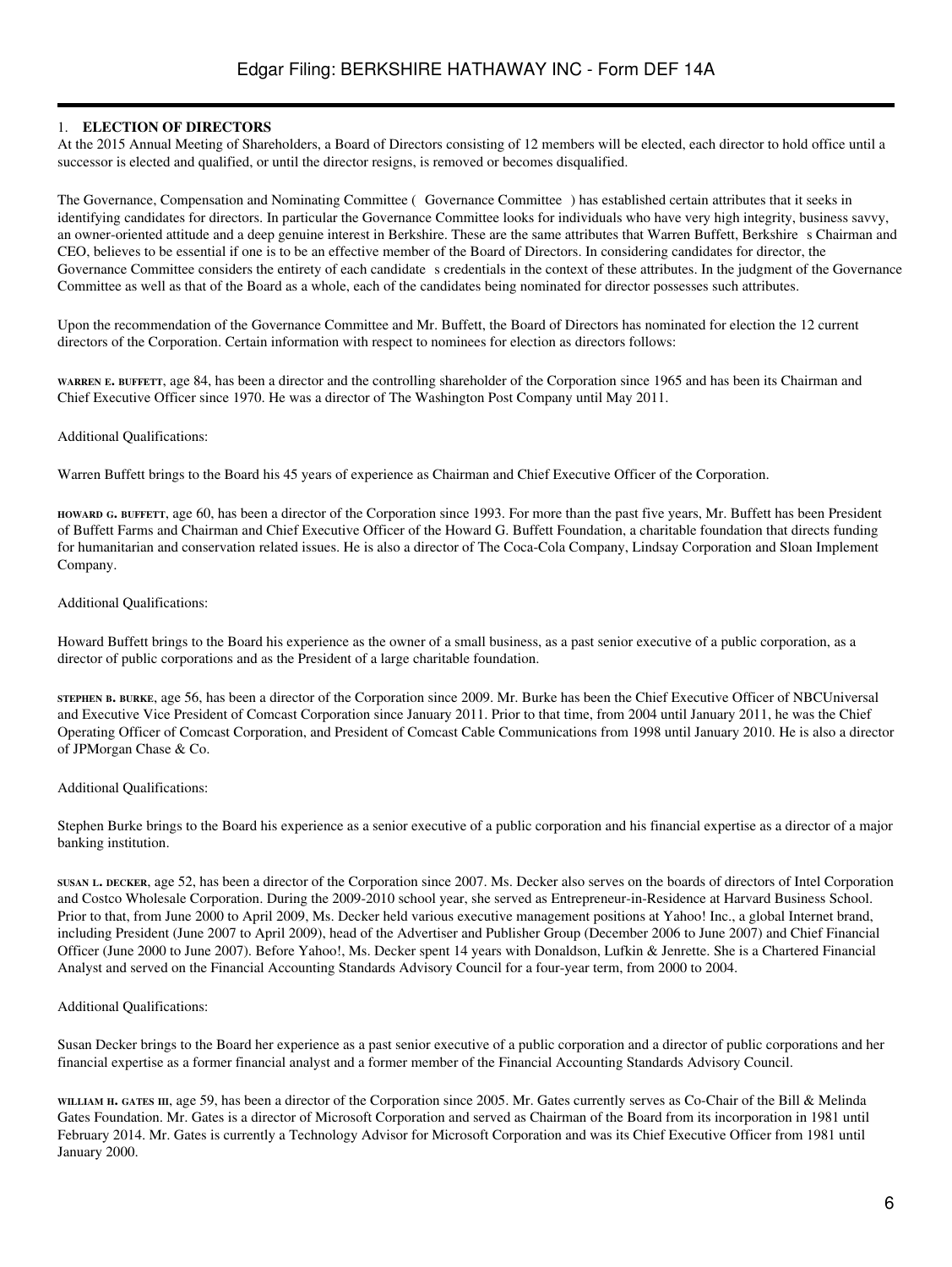Additional Qualifications:

William Gates brings to the Board his experience and financial expertise as the chairman of the board of directors and as a past chief executive officer of a public corporation and as the Co-Chair of a major charitable foundation.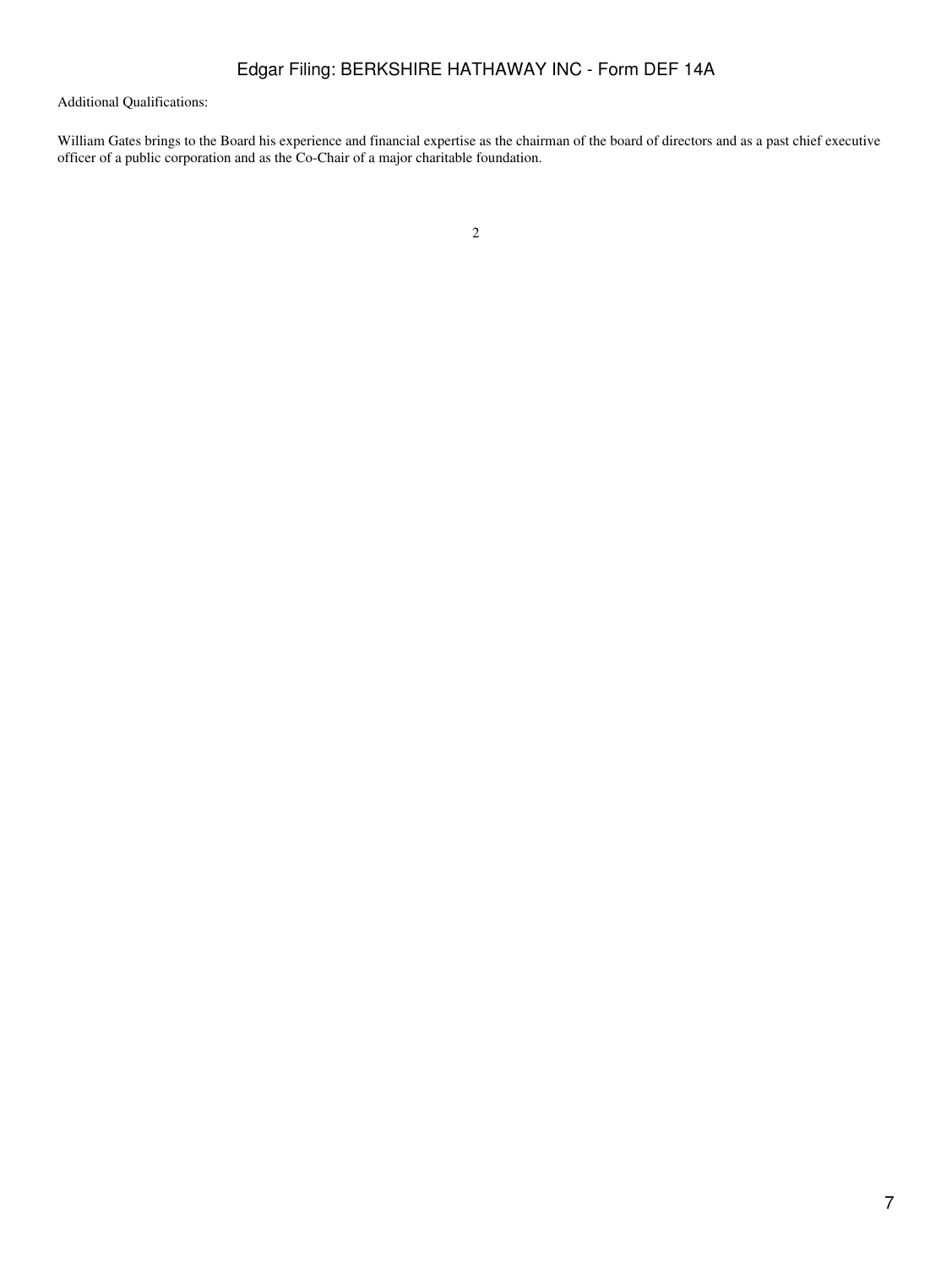**DAVID <sup>S</sup>. GOTTESMAN**, age 88, has been a director of the Corporation since 2004. For more than the past five years, he has been a principal of First Manhattan Co., an investment advisory firm. Mr. Gottesman is Vice Chairman and a trustee of the American Museum of Natural History.

#### Additional Qualifications:

David Gottesman brings to the Board his experience and financial expertise as principal of a private investment manager.

**CHARLOTTE GUYMAN**, age 58, has been a director of the Corporation since 2003. Ms. Guyman was a general manager with Microsoft Corporation until July 1999 and has been retired since that time. She is a director of Space Needle LLC and was former Chairman of the Board of Directors of UW Medicine, an academic medical center.

#### Additional Qualifications:

Charlotte Guyman brings to the Board her experience as a past senior executive of a public corporation and her financial expertise as the former chairman of a major academic medical center.

**CHARLES <sup>T</sup>. MUNGER**, age 91, has been a director and Vice Chairman of the Corporations Board of Directors since 1978. Between 1984 and 2011, he was Chairman of the Board of Directors and Chief Executive Officer of Wesco Financial Corporation, approximately 80%-owned by the Corporation during that period. He also served as President of Wesco Financial Corporation between 2005 and 2011. Mr. Munger is also Chairman of the Board of Directors of Daily Journal Corporation, a director of Costco Wholesale Corporation and Chairman of the Board of Trustees of Good Samaritan Hospital.

#### Additional Qualifications:

Charles Munger brings to the Board his 37 years of experience as Vice Chairman of the Corporation.

**THOMAS <sup>S</sup>. MURPHY**, age 89, has been a director of the Corporation since 2003. Mr. Murphy has been retired since 1996. He was Chairman of the Board and Chief Executive Officer of Capital Cities/ABC, Inc. from 1966 to 1990 and from February 1994 until his retirement in 1996.

#### Additional Qualifications:

Thomas Murphy brings to the Board his experience and financial expertise as a past chief executive officer of a public corporation and as a past director of public corporations.

**RONALD <sup>L</sup>. OLSON**, age 73, has been a director of the Corporation since 1997. For more than the past five years, he has been a partner in the law firm of Munger, Tolles & Olson LLP. He is also a director of Graham Holdings Company and Western Asset Trusts.

#### Additional Qualifications:

Ronald Olson brings to the Board his experience and expertise in legal issues and corporate governance as a partner of a law firm and as a director of public corporations.

**WALTER SCOTT, JR.**, age 83, has been a director of the Corporation since 1988. For more than the past five years, he has been a director of Valmont Industries, Inc. Until 2014, Mr. Scott served as Chairman of the Board of Directors of Level 3 Communications, Inc., which is engaged in telecommunications and computer outsourcing and is a successor to certain businesses of Peter Kiewit Sons Inc.

#### Additional Qualifications:

Walter Scott brings to the Board his experience and financial expertise as a past chief executive officer and as a director of both public and private corporations and as chairman of a major charitable foundation.

**MERYL <sup>B</sup>. WITMER**, age 53, has been a director of the Corporation since 2013. For more than the past five years, Ms. Witmer has been a managing member of the General Partner of Eagle Capital Partners, L.P., an investment partnership. From 1989 through the end of 2000, she was one of two General Partners at Buchanan, Parker Asset Management which managed Emerald Partners L.P., an investment partnership.

#### Additional Qualifications: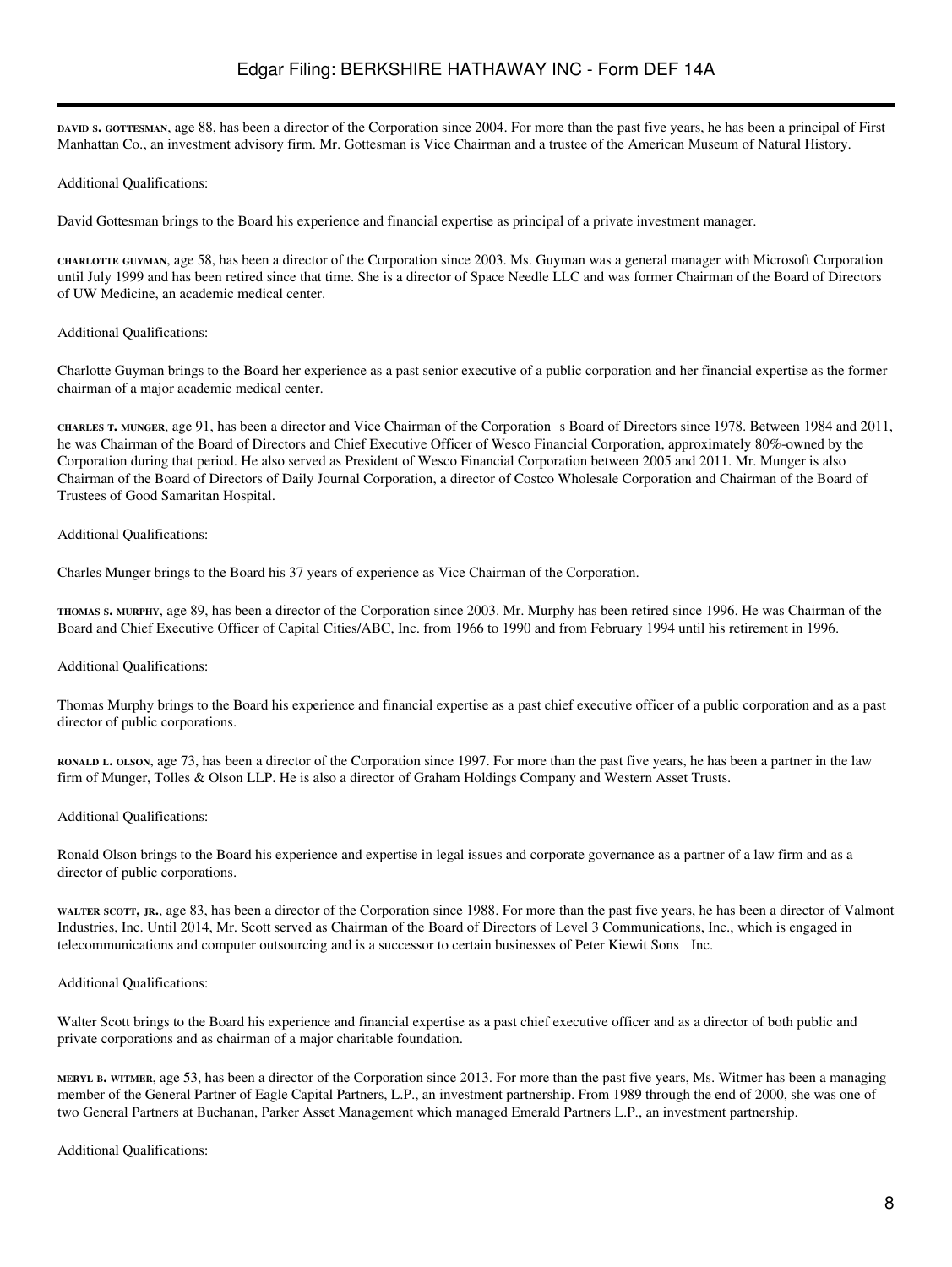Meryl Witmer brings to the Board her experience and financial expertise as a manager of an investment fund.

When the accompanying proxy is properly executed and returned, the shares it represents will be voted in accordance with the directions indicated thereon or, if no direction is indicated, the shares will be voted in favor of the election of the twelve nominees identified above. The Corporation expects each nominee to be able to serve if elected, but if any nominee notifies the Corporation before the annual meeting that he or she is unable to do so, then the proxies will be voted for the remainder of those nominated and, as designated by the directors, may be voted (i) for a substitute nominee or nominees, or (ii) to elect such lesser number to constitute the whole Board as equals the number of nominees who are able to serve.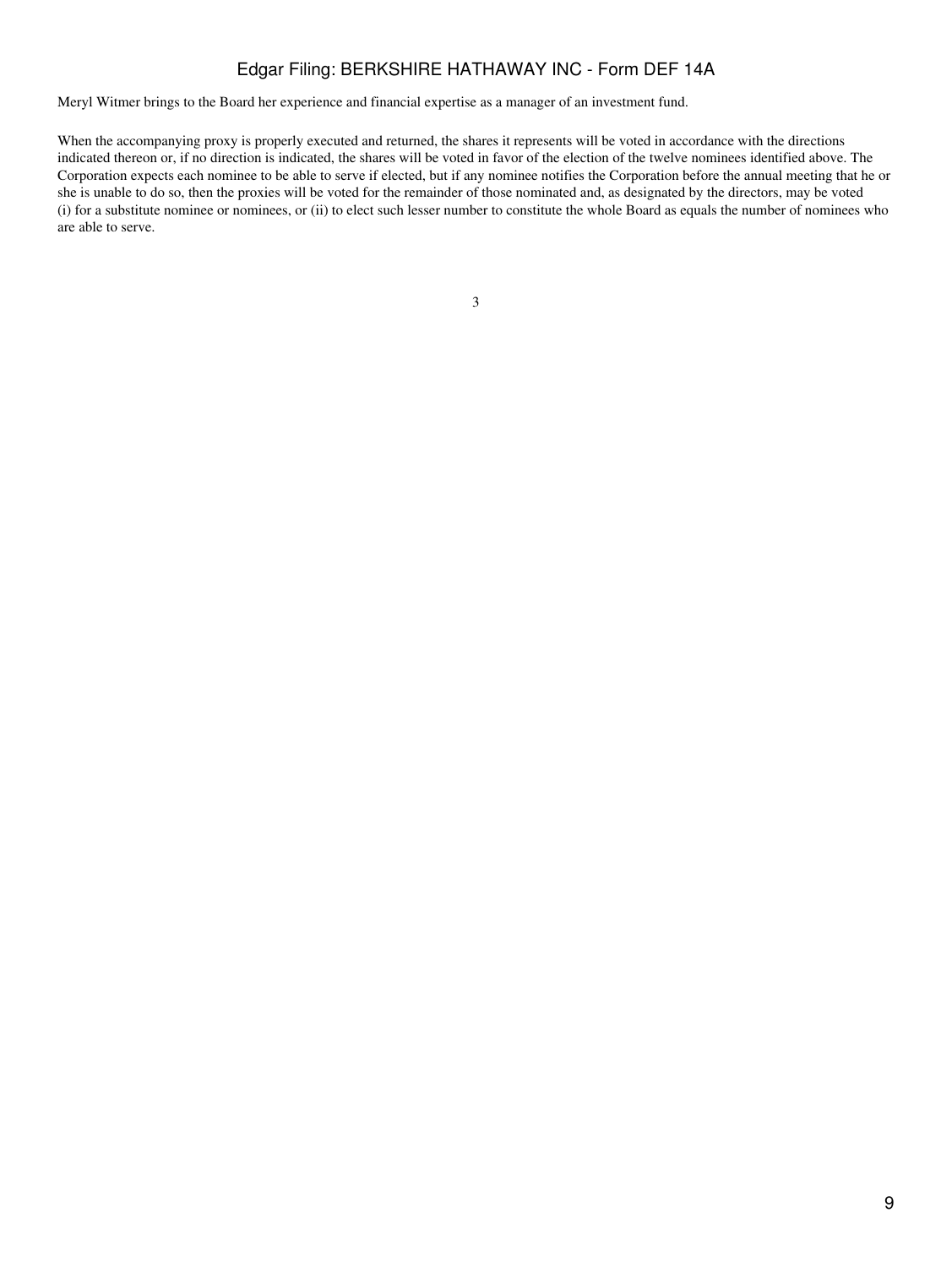#### *Directors Independence*

The Governance Committee of the Board of Directors has concluded that the following directors are independent in accordance with the director independence standards of the Securities and Exchange Commission pursuant to Item 407(a) of Regulation S-K, and has determined that none of them has a material relationship with the Corporation which would impair his or her independence from management or otherwise compromise his or her ability to act as an independent director: Stephen B. Burke; Susan L. Decker; William H. Gates III; David S. Gottesman; Charlotte Guyman; Thomas S. Murphy; Walter Scott, Jr. and Meryl B. Witmer.

In making its determination with respect to Mr. Scott, the Governance Committee considered his role as a director of and the holder (along with family members and related entities) of 9.1% of the voting stock of Berkshire Hathaway Energy Company (BHE) in which the Corporation owns approximately 89.9% of the voting stock. The Governance Committee also considered the agreement between the Corporation and Mr. Scott that requires Mr. Scott and his related family interests, before selling their BHE shares, to give the Corporation the right of first refusal to purchase their shares (if the Corporation is legally permitted to buy them) or the opportunity to assign its right to purchase to a third party (if it is not legally permitted to buy them). That same agreement also gives Mr. Scott and his related family interests the right to put their shares to the Corporation (if the Corporation is legally permitted to buy them) at fair market value to be determined by independent appraisal if the sellers do not agree with the price offered by the Corporation, and payable in Berkshire shares. The Governance Committee considered these relationships in light of the attributes it believes need to be possessed by independent-minded directors, including personal financial substance and a lack of economic dependence on the Corporation, as well as business wisdom and ownership of Berkshire shares. The Governance Committee concluded that Mr. Scott s relationships, rather than interfering with his ability to be independent from management, are consistent with the business and financial substance that have made and continue to make him an independent director.

In making its determination with respect to Mr. Gates, the Governance Committee considered that Mr. Gates and his wife are trustees of the Bill & Melinda Gates Foundation (Gates Foundation) that since 2006 has received donations from Warren Buffett of 184,875,314 Class B shares of the Corporation. These shares were received in connection with Mr. Buffett s pledge to donate Class B Stock to the Gates Foundation over the remainder of Mr. Buffett s life. Terms of his pledge are described on Berkshire s website at www.berkshirehathaway.com under the heading Letters from Warren E. Buffett Regarding Pledges to Make Gifts of Berkshire Stock. The Governance Committee considered these relationships in light of the attributes it believes need to be possessed by independent-minded directors, including personal financial substance and a lack of economic dependence on the Corporation, as well as business wisdom and ownership of Berkshire shares. The Governance Committee concluded that Mr. Gates relationship to the Gates Foundation had no impact on his independence and that he continued to qualify as an independent director.

Howard G. Buffett is the son of Warren Buffett. Ronald L. Olson is a partner of the law firm of Munger, Tolles & Olson LLP. Munger, Tolles & Olson LLP rendered legal services to the Corporation and its subsidiaries in 2014 and has been rendering services in 2015. The Corporation and its subsidiaries paid fees of \$7.2 million to Munger, Tolles & Olson LLP during 2014.

#### *Board of Directors Leadership Structure and Role in Risk Oversight*

Warren E. Buffett is Berkshire s Chief Executive Officer and Chairman of the Board of Directors. He is Berkshire s largest shareholder and owns shares of Berkshire that represent 33.9% of the voting interest and 19.6% of the economic interest. As such he may be deemed to be Berkshire s controlling shareholder. It is Mr. Buffett s opinion that a controlling shareholder who is active in the business, as is currently the case and has been the case for Mr. Buffett for the last 45 years, should hold both roles. This opinion is shared by Berkshire s Board of Directors. The Board of Directors has not named a lead independent director.

Mr. Buffett and the other members of the Board of Directors extensively discuss succession planning at each meeting of the Board. Upon his death or inability to manage Berkshire, no member of the Buffett family will be involved in managing Berkshire but, as very substantial Berkshire shareholders, the Buffett family will assist the Board of Directors in picking and overseeing the CEO selected to succeed Mr. Buffett. At that time, Mr. Buffett believes it would be prudent to have a member of the Buffett family serve as the non-executive Chairman of the Board. Ultimately, however, that decision will be the responsibility of the then Board of Directors.

The full Board of Directors has responsibility for general oversight of risks. It receives reports from Mr. Buffett and other members of senior management at least twice a year on areas of risk facing the Corporation. Also, at least once a year, the senior management of each of the Corporation s significant businesses reports to the Board of Directors on risks facing their respective businesses. In addition, as part of its charter, the Audit Committee discusses Berkshire s policies with respect to risk assessment and risk management.

#### *Board of Directors Meetings*

Board of Directors actions were taken in 2014 at the Annual Meeting of Directors that followed the 2014 Annual Meeting of Shareholders and at two special meetings and upon one occasion by directors unanimous written consent. Each then current director attended all meetings of the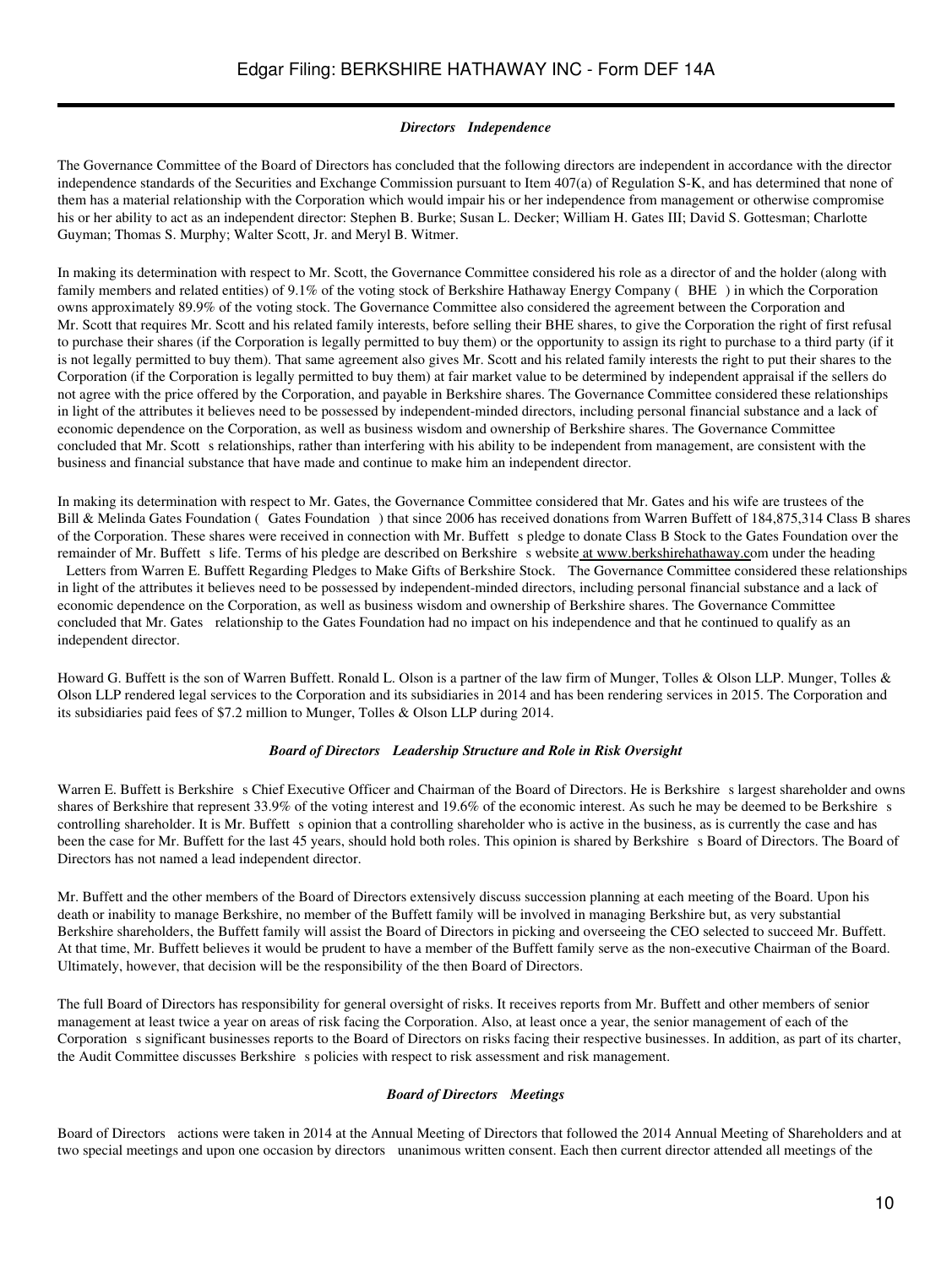Board and of the Committees of the Board on which he or she served except that David S. Gottesman did not attend either special meeting of the Board of Directors. Directors are encouraged but not required to attend annual meetings of the Corporation s shareholders. All directors of the Corporation attended the 2014 Annual Meeting of Shareholders.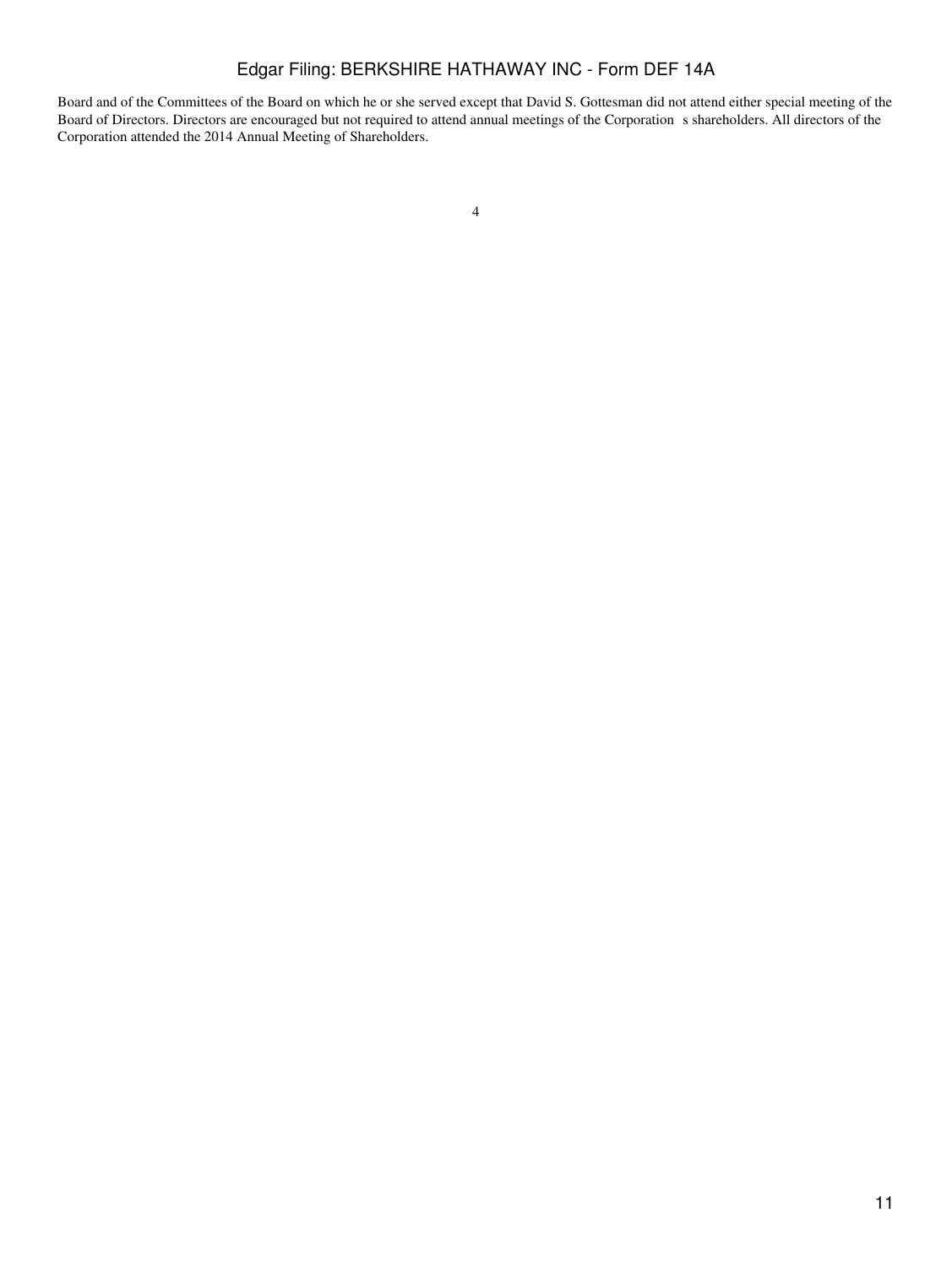#### *Meetings of Non-Management and Independent Directors*

Two meetings of non-management directors were held during 2014. Mr. Ronald L. Olson presided as ad hoc chair of the meetings. In addition, following one of the meetings of non-management directors, a meeting of directors determined to be independent was held. Mr. Walter Scott, Jr. presided as ad hoc chair of that meeting. A shareholder or other interested party wishing to contact the non-management directors or independent directors, as applicable, should send a letter to the Secretary of the Corporation at 3555 Farnam Street, Omaha, NE 68131. The mailing envelope must contain a clear notation that the enclosed letter is to be forwarded to the Corporation s non-management directors or independent directors, as applicable.

#### *Board of Directors Committees*

The Board of Directors has established an Audit Committee in accordance with Section 3(a)(58)A of the Securities Exchange Act of 1934. During 2014, the Audit Committee consisted of Susan L. Decker, Charlotte Guyman, Donald R. Keough and Thomas S. Murphy. The Board of Directors has determined that Mr. Murphy and Ms. Decker are each an audit committee financial expert as that term is used in Item 401(h) of Regulation S-K promulgated under the Securities Exchange Act. All current members of the Audit Committee meet the criteria for independence set forth in Rule 10A-3 under the Securities Exchange Act and in Section 303A of the New York Stock Exchange Listed Company Manual. The Audit Committee assists the Board with oversight of a) the integrity of the Corporation s financial statements, b) the Corporation s compliance with legal and regulatory requirements and c) the qualifications and independence of the Corporation s independent public accountants and the Corporation s internal audit function. The Audit Committee meets periodically with the Corporation s independent public accountants, Director of Internal Auditing and members of management and reviews the Corporation s accounting policies and internal controls. The Audit Committee also selects the firm of independent public accountants to be retained by the Corporation to perform the audit. The Audit Committee held six meetings during 2014. The Board of Directors adopted an Audit Committee Charter on April 29, 2000, which was subsequently amended and restated on March 2, 2004. The amended Audit Committee Charter is available on Berkshire s website at www.berkshirehathaway.com.

The Board of Directors has established a Governance Committee and adopted a Charter to define and outline the responsibilities of its members. A copy of the Governance Committee s Charter is available on Berkshire s website at www.berkshirehathaway.com. The Governance Committee consists of Susan L. Decker, David S. Gottesman, Walter Scott, Jr. and Meryl B. Witmer, all of whom are independent directors in accordance with the New York Stock Exchange director independence standards.

The role of the Governance Committee is to assist the Board of Directors by a) recommending governance guidelines applicable to Berkshire; b) identifying, evaluating and recommending the nomination of Board members; c) setting the compensation of Berkshire s Chief Executive Officer and performing other compensation oversight; d) reviewing related persons transactions and e) assisting the Board with other related tasks, as assigned from time to time. The Governance Committee met twice during 2014.

#### *Director Nominations*

Berkshire does not have a policy regarding the consideration of diversity in identifying nominees for director. In identifying director nominees, the Governance Committee does not seek diversity, however defined. Instead, as previously discussed, the Governance Committee looks for individuals who have very high integrity, business savvy, an owner-oriented attitude and a deep genuine interest in the Company. With respect to the selection of director nominees at the 2015 Annual Meeting of Shareholders, the Governance Committee recommends the Board nominate each of the 12 directors currently serving on the Board.

Berkshire s Governance Committee has a policy under which it will consider recommendations presented by shareholders. A shareholder wishing to submit such a recommendation should send a letter to the Secretary of the Corporation at 3555 Farnam Street, Omaha, NE 68131. The mailing envelope must contain a clear notation that the enclosed letter is a Director Nominee Recommendation. The Secretary must receive the recommendation by December 14, 2015, for it to be considered by the Committee for the 2016 Annual Meeting of Shareholders. The letter must identify the author as a shareholder and provide a brief summary of the candidate s qualifications. At a minimum, candidates recommended for nomination to the Board of Directors must meet the director independence standards of the New York Stock Exchange. The Governance Committee s policy provides that candidates recommended by shareholders will be evaluated using the same criteria as are applied to all other candidates.

#### *Director Compensation*

Directors of the Corporation or its subsidiaries who are employees or spouses of employees do not receive fees for attendance at directors meetings. A director who is not an employee or a spouse of an employee receives a fee of \$900 for each meeting attended in person and \$300 for participating in any meeting conducted by telephone. A director who serves as a member of the Audit Committee receives a fee of \$1,000 quarterly. Directors are reimbursed for their out-of-pocket expenses incurred in attending meetings of directors or shareholders. The Company does not provide directors and officers liability insurance to its directors.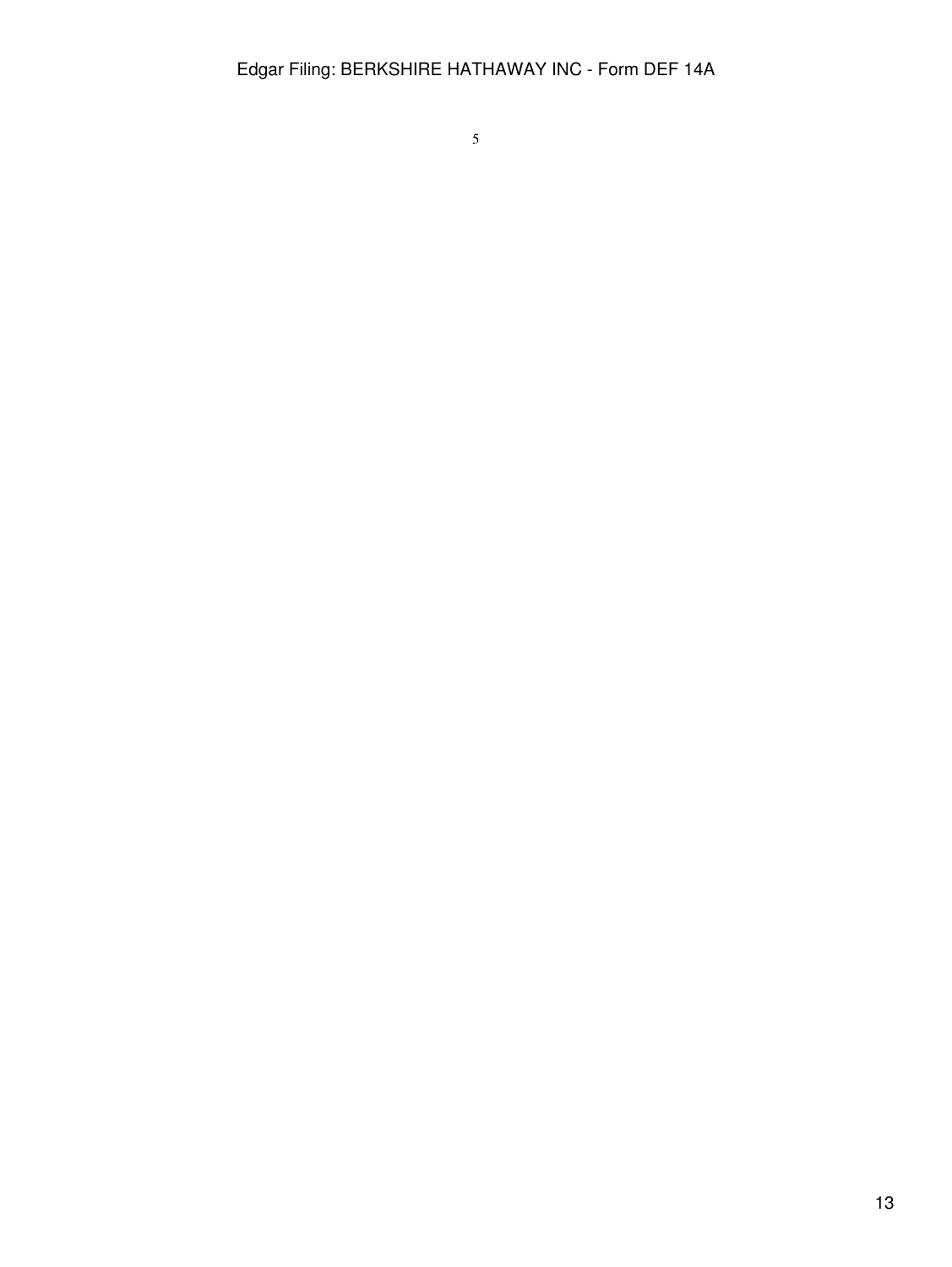The following table provides compensation information for the year ended December 31, 2014 for each non-management member of the Corporation s Board of Directors.

|                      | Fees Earned     |         |
|----------------------|-----------------|---------|
|                      | or Paid in Cash | Total   |
|                      |                 |         |
| Howard G. Buffett    | \$<br>2,700     | \$2,700 |
| Stephen B. Burke     | 2,700           | 2,700   |
| Susan L. Decker      | 6,700           | 6,700   |
| William H. Gates III | 2,700           | 2,700   |
| David S. Gottesman   | 900             | 900     |
| Charlotte Guyman     | 6.700           | 6,700   |
| Donald R. Keough     | 6,700           | 6,700   |
| Thomas S. Murphy     | 6,700           | 6,700   |
| Ronald L. Olson      | 2.700           | 2,700   |
| Walter Scott, Jr.    | 2,700           | 2,700   |
| Meryl B. Witmer      | 2.700           | 2,700   |
|                      |                 |         |

*Governance, Compensation and Nominating Committee Interlocks and Insider Participation*

The Governance Committee of our Board of Directors currently consists of Walter Scott, Jr., David S. Gottesman, Susan L. Decker and Meryl B. Witmer. None of these individuals has at any time been an officer or employee of the Company. During 2014, none of our executive officers served as a member of the board of directors or compensation committee of any entity for which a member of our Board of Directors or Governance, Compensation and Nominating Committee served as an executive officer.

#### *Communications with the Board of Directors*

Shareholders and other interested parties who wish to communicate with the Board of Directors or a particular director may send a letter to the Secretary of the Corporation at 3555 Farnam Street, Omaha, NE 68131. The mailing envelope must contain a clear notation indicating that the enclosed letter is a Board Communication or Director Communication. All such letters must clearly state whether the intended recipients are all members of the Board or just certain specified individual directors. The Secretary will make copies of all such letters and circulate them to the appropriate director or directors.

#### *Corporate Governance Guidelines*

The Board of Directors has adopted Corporate Governance Guidelines to promote effective governance of the Corporation. The Corporate Governance Guidelines are available on Berkshire s website at www.berkshirehathaway.com.

#### *Code of Business Conduct and Ethics*

The Corporation has adopted a Code of Business Conduct and Ethics for all Berkshire directors, officers and employees as well as directors, officers and employees of each of its subsidiaries. The Code of Business Conduct and Ethics is available on Berkshires website at www.berkshirehathaway.com.

#### *Related Persons Transactions*

The Charter of the Governance Committee includes procedures for the approval or ratification of any Related Persons Transaction (Transaction) as defined in the regulations of the Securities and Exchange Commission. The procedures require that all requests for approval of proposed Transactions or ratification of Transactions be referred to the Chairman of the Governance Committee or directly to the full committee. The full committee reviews any Transaction which the Chairman concludes is material to the Company or which the Chairman is unable to review. Only Transactions which the Governance Committee or its Chairman finds to be in the best interests of Berkshire and its stockholders are approved or ratified. The Chairman reports all Transactions which he reviews to the Governance Committee annually for ratification. Berkshire is not aware of any Transaction entered into since January 1, 2014, or currently proposed, in which a Related Person had, or will have, a direct or indirect material interest.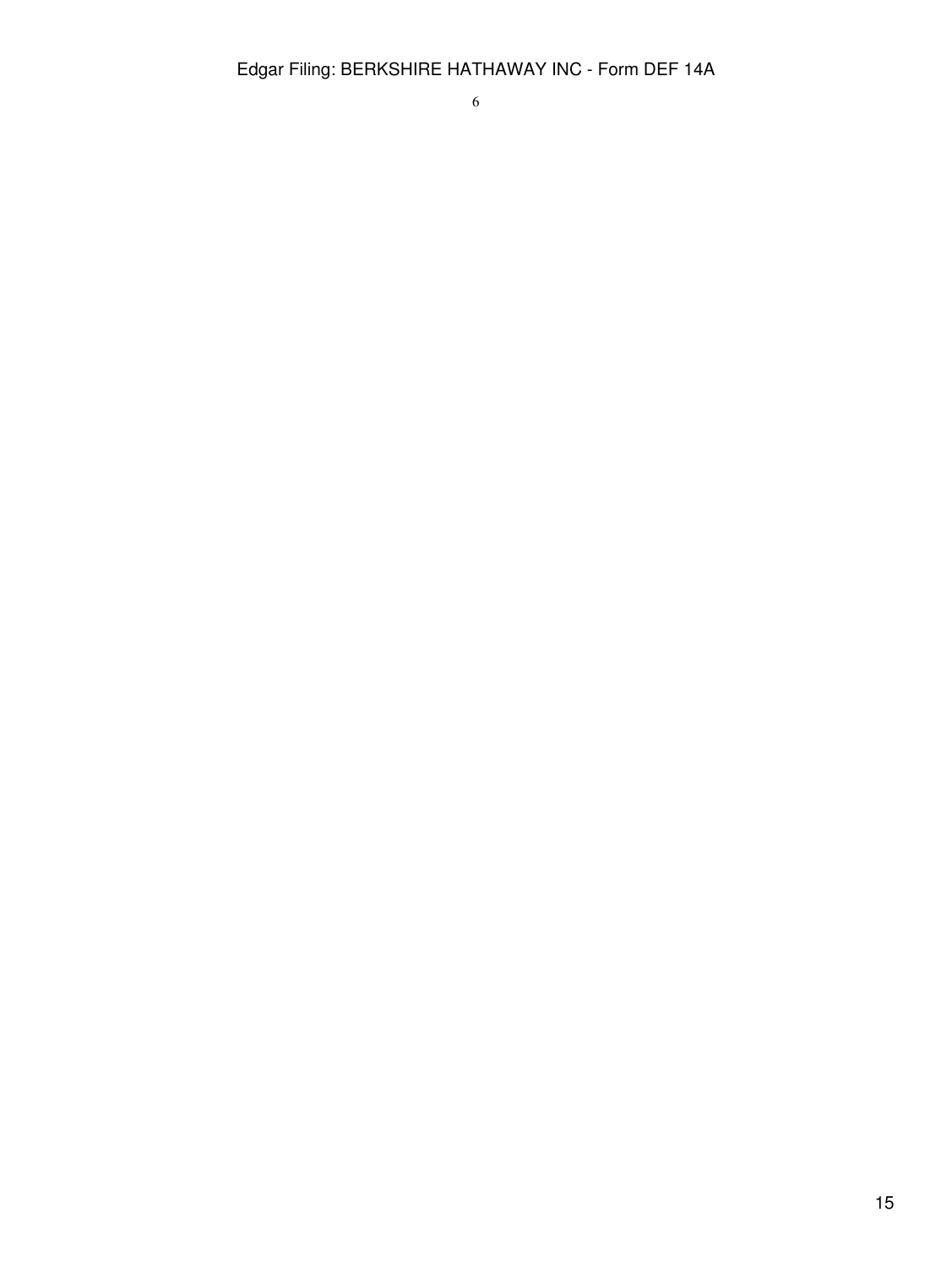#### *Security Ownership of Certain Beneficial Owners and Management*

Warren E. Buffett, whose address is 3555 Farnam Street, Omaha, NE 68131, is a nominee for director and the only person known to the Corporation to be the beneficial owner of more than 5% of the Corporation s Class A Stock. The Bill & Melinda Gates Foundation Trust, whose address is 2365 Carillon Point, Kirkland, WA 98033, of which William H. Gates III is a trustee, is the beneficial owner of more than 5% of the Corporation s Class B Stock. Blackrock Inc. whose address is 40 East 52 Street, New York, NY 10022, reported on a Form 13-G filed with the Securities and Exchange Commission (SEC) on January 26, 2015 it was the beneficial owner of 87,417,036 shares of Class B Common Stock. Such shares represent approximately 7.1% of the outstanding shares of Class B Common Stock. State Street Corporation, whose address is One Lincoln Street, Boston, MA 02111, reported on a Form 13-G filed with the SEC on February 11, 2015 it was the beneficial owner of 82,746,368 shares of Class B Common Stock. Such shares represent 6.7% of the outstanding shares of Class B Common Stock. The Vanguard Group, whose address is 100 Vanguard Boulevard, Malvern, PA 19355, reported on a Form 13-G filed with the SEC on February 10, 2015 it was the beneficial owner of 87,382,650 shares of Class B Common Stock. Such shares represent 7.1% of the outstanding shares of Class B Common Stock. Beneficial ownership of the Corporation s Class A and Class B Stock on March 4, 2015 by Mr. Buffett, the Bill & Melinda Gates Foundation Trust and by other executive officers and directors of the Corporation who own shares is shown in the following table:

| <b>Name</b>             | <b>Title of Class</b><br>of Stock | <b>Shares</b><br><b>Beneficially</b><br>Owned $(1)$ |     | Percentage<br>of Outstanding<br>Stock of<br><b>Respective</b><br>Class $(1)$ | Percentage<br>of Aggregate<br><b>Voting Power</b><br>of Class<br>A<br>and<br>Class $B(1)$ | Percentage<br>of Aggregate<br><b>Economic</b><br><b>Interest</b><br>of Class A<br>and Class $B(1)$ |
|-------------------------|-----------------------------------|-----------------------------------------------------|-----|------------------------------------------------------------------------------|-------------------------------------------------------------------------------------------|----------------------------------------------------------------------------------------------------|
| Warren E. Buffett       | Class A                           | 321,000                                             |     | 38.9                                                                         |                                                                                           |                                                                                                    |
|                         | Class B                           | 2,030,867                                           |     | 0.2                                                                          | 33.9                                                                                      | (2)<br>19.6                                                                                        |
| Howard G. Buffett       | Class A                           | 869                                                 | (3) | 0.1                                                                          |                                                                                           |                                                                                                    |
|                         | Class B                           | 405,639                                             | (3) | $\ast$                                                                       | 0.1                                                                                       | 0.1                                                                                                |
| Stephen B. Burke        | Class A                           | 28                                                  |     | $\ast$                                                                       |                                                                                           |                                                                                                    |
|                         | Class B                           |                                                     |     | $\ast$                                                                       | $\ast$                                                                                    | $\ast$                                                                                             |
| Susan L. Decker         | Class A                           |                                                     |     | *                                                                            |                                                                                           |                                                                                                    |
|                         | Class B                           | 3,125                                               |     | *                                                                            | $\ast$                                                                                    | *                                                                                                  |
| William H. Gates III    | Class A                           | 4,350                                               | (4) | 0.5                                                                          |                                                                                           |                                                                                                    |
|                         | Class B                           | 76,985,314                                          | (4) | 6.3                                                                          | 1.3                                                                                       | 3.4                                                                                                |
| David S. Gottesman      | Class A                           | 16,079                                              | (5) | 1.9                                                                          |                                                                                           |                                                                                                    |
|                         | Class B                           | 2,442,931                                           | (5) | 0.2                                                                          | 1.7                                                                                       | 1.1                                                                                                |
| Charlotte Guyman        | Class A                           | 100                                                 |     | $\ast$                                                                       |                                                                                           |                                                                                                    |
|                         | Class B                           | 100                                                 |     | $\ast$                                                                       | $\ast$                                                                                    | $\ast$                                                                                             |
| Charles T. Munger       | Class A                           | 4,904                                               |     | 0.6                                                                          |                                                                                           |                                                                                                    |
|                         | Class B                           | 750                                                 |     | $\ast$                                                                       | 0.5                                                                                       | 0.3                                                                                                |
| Thomas S. Murphy        | Class A                           | 762                                                 | (6) | 0.1                                                                          |                                                                                           |                                                                                                    |
|                         | Class B                           | 28,457                                              | (6) | $\ast$                                                                       | 0.1                                                                                       | $*$                                                                                                |
| Ronald L. Olson         | Class A                           | 303                                                 | (7) | *                                                                            |                                                                                           |                                                                                                    |
|                         | Class B                           | 17,435                                              | (7) | *                                                                            | $\ast$                                                                                    | *                                                                                                  |
| Walter Scott, Jr.       | Class A                           | 100                                                 |     | $\ast$                                                                       |                                                                                           |                                                                                                    |
|                         | Class B                           |                                                     |     | $\ast$                                                                       | $\ast$                                                                                    | $*$                                                                                                |
| Meryl B. Witmer         | Class A                           | 3                                                   | (8) | $\ast$                                                                       |                                                                                           |                                                                                                    |
|                         | Class B                           |                                                     |     | $\ast$                                                                       | $\ast$                                                                                    | $\ast$                                                                                             |
| Directors and executive | Class A                           | 348,498                                             |     | 42.2                                                                         |                                                                                           |                                                                                                    |
| officers as a group     | Class B                           | 81,914,618                                          |     | 6.7                                                                          | 37.6                                                                                      | 24.5                                                                                               |

\* less than  $0.1\%$ .

*(1) Beneficial owners exercise both sole voting and sole investment power unless otherwise stated. Each share of Class A Stock is convertible into 1,500 shares of Class B Stock at the option of the shareholder. As a result, pursuant to Rule 13d-3(d)(1) of the Securities Exchange Act of 1934, a shareholder is deemed to have beneficial ownership of the shares of Class B Stock which such shareholder may acquire upon conversion of the Class A Stock. In order to avoid overstatement, the amount of Class B Stock beneficially owned does not take into account such shares of Class B Stock which may be acquired upon conversion (an amount which is equal to 1,500 times the number of shares of Class A Stock held by a shareholder). The percentage of outstanding Class B Stock is based on the total number of shares of Class B Stock outstanding as of March 4, 2015 and does not take into account shares of Class B Stock which may be issued upon conversion of Class A Stock.*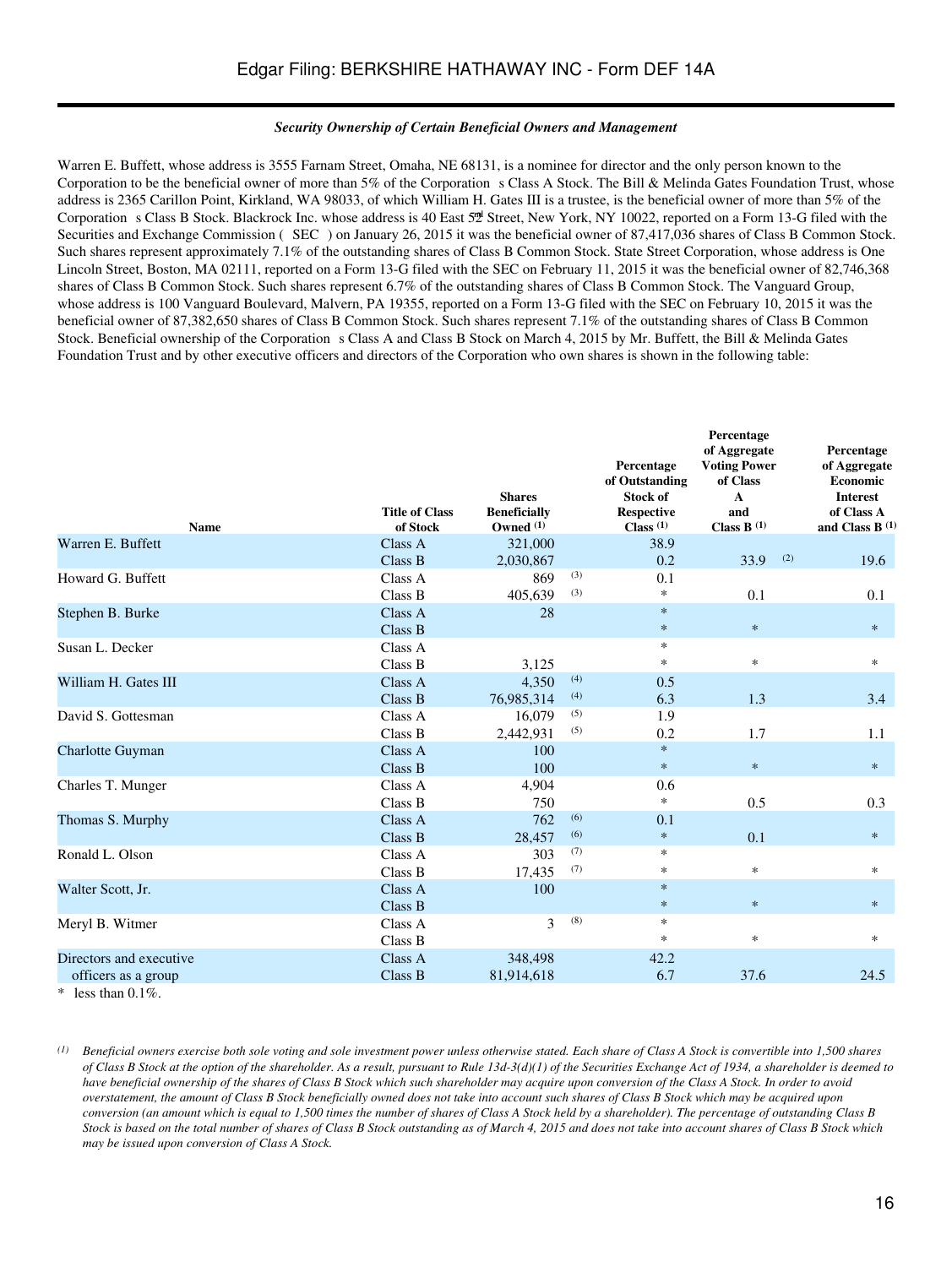- *(2) Mr. Buffett has entered into a voting agreement with Berkshire providing that, should the combined voting power of Berkshire shares as to which Mr. Buffett* has or shares voting and investment power exceed 49.9% of Berkshire s total voting power, he will vote those shares in excess of that percentage *proportionately with votes of the other Berkshire shareholders.*
- *(3) Includes 859 Class A shares and 403,189 Class B shares held by a private foundation for which Mr. Buffett possesses voting and investment power but with respect to which he disclaims any beneficial interest.*
- *(4) Includes 4,050 Class A shares held by a single-member limited liability company of which Mr. Gates is the sole member and 76,985,314 Class B shares owned by the Bill & Melinda Gates Foundation Trust of which Mr. Gates and his wife are co-trustees but with respect to which Mr. and Mrs. Gates disclaim any beneficial interest.*
- *(5) Includes 11,685 Class A shares and 2,433,378 Class B shares as to which Mr. Gottesman or his wife has shared voting power and 9,347 Class A shares and 2,406,684 Class B shares as to which Mr. Gottesman or his wife has shared investment power. Mr. Gottesman has a pecuniary interest in 6,425 Class A shares and 395 Class B shares included herein.*
- *(6) Includes 67 Class A shares and 26,968 Class B shares owned by three trusts for which Mr. Murphy is a trustee and the beneficiary.*
- *(7) Includes 195 Class A shares and 400 Class B shares held by four trusts for which Mr. Olson is a trustee but with respect to which Mr. Olson disclaims any beneficial interest.*
- <sup>(8)</sup> Does not include 2 Class A shares owned by Ms. Witmer s husband and 2 Class A shares owned by her two children.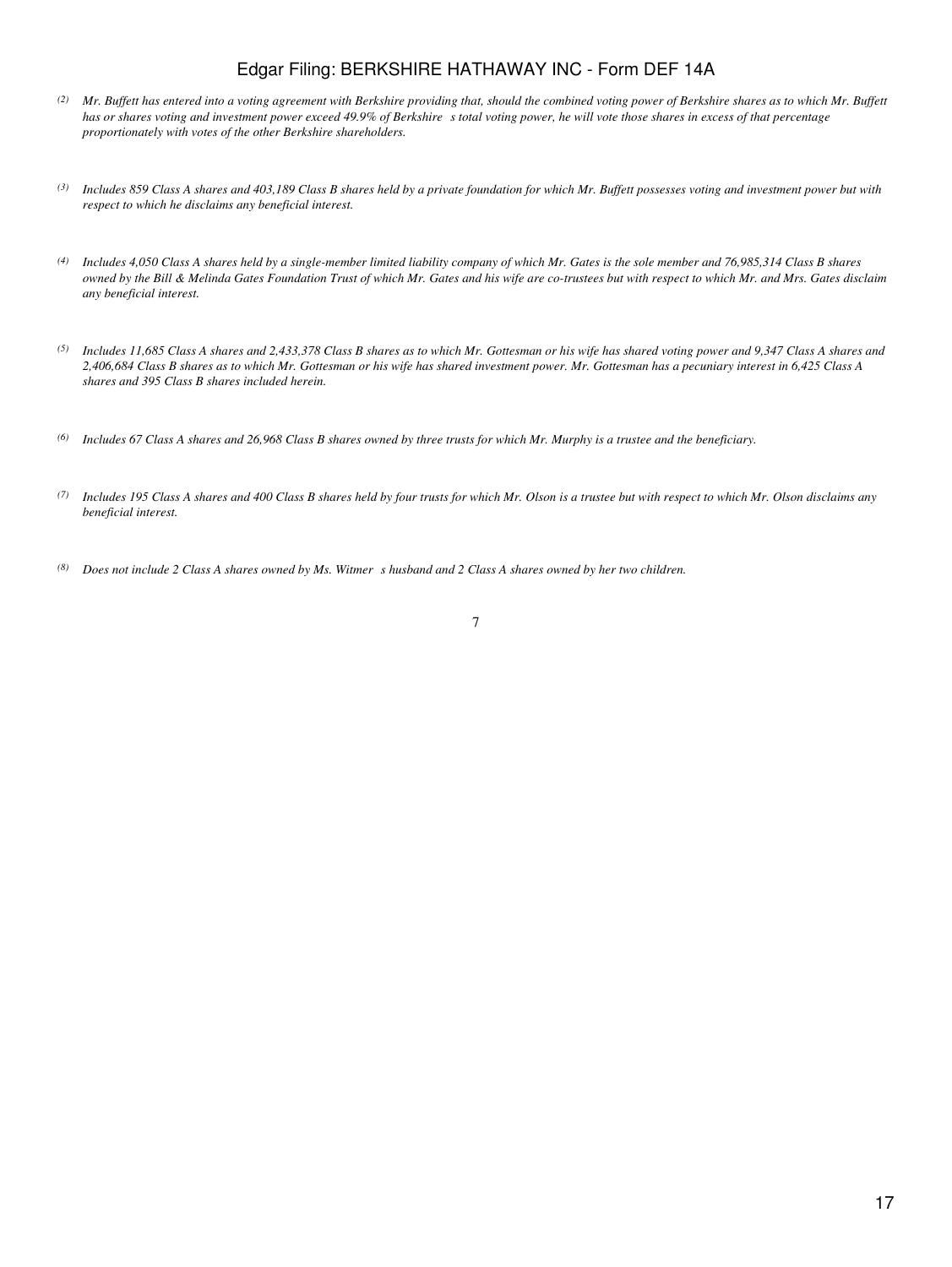#### *Compensation Discussion and Analysis*

Berkshire s program regarding compensation of its executive officers is different from most public company programs. Mr. Buffett s and Mr. Munger s compensation is reviewed annually by the Governance Committee of the Corporation s Board of Directors. Due to Mr. Buffett s and Mr. Munger s desire that their compensation remain unchanged, the Committee has not proposed an increase in Mr. Buffett s or Mr. Munger s compensation since the Committee was created in 2004. Prior to that time Mr. Buffett recommended to the Board of Directors the amount of his compensation and Mr. Munger s. Mr. Buffett s and Mr. Munger s annual compensation has each been \$100,000 for more than 25 years and Mr. Buffett has advised the Committee that he would not expect or desire such compensation to increase in the future.

The Committee has established a policy that: (i) neither the profitability of Berkshire nor the market value of its stock are to be considered in the compensation of any executive officer; and (ii) all compensation paid to executive officers of Berkshire be deductible under Internal Revenue Code Section 162(m). Under the Committee s compensation policy, Berkshire does not grant stock options to executive officers. The Committee has delegated to Mr. Buffett the responsibility for setting the compensation of Mr. Hamburg, Berkshire s Senior Vice President/Chief Financial Officer.

Mr. Buffett will on occasion utilize Berkshire personnel and/or have Berkshire pay for minor items such as postage or phone calls that are personal. Mr. Buffett reimburses Berkshire for these costs by making an annual payment to Berkshire in an amount that is equal to or greater than the costs that Berkshire has incurred on his behalf. During 2014, Mr. Buffett reimbursed Berkshire \$50,000. Berkshire provides personal and home security services for Mr. Buffett. The cost for these services was \$364,011 in 2014 and is reflected in the Summary Compensation Table as a component of Mr. Buffett s All Other Compensation. It should be noted that many large companies maintain security departments that provide costly services to top executives but for which no itemization is provided in their proxy statements. Mr. Buffett and Mr. Munger do not use Company cars or belong to clubs to which the Company pays dues. It should also be noted that neither Mr. Buffett nor Mr. Munger utilizes corporate-owned aircraft for personal use. Each of them is personally a fractional NetJets owner, paying standard rates, and they use Berkshire-owned aircraft for business purposes only.

Factors considered by Mr. Buffett in setting Mr. Hamburg s salary are typically subjective, such as his perception of Mr. Hamburg s performance and any changes in functional responsibility. Mr. Buffett also sets the compensation for each of the CEO s of Berkshire s significant operating businesses. He utilizes many different incentive arrangements, with their terms dependent on such elements as the economic potential or capital intensity of the business. The incentives can be large and are always tied to the operating results for which the CEO has authority. These incentives are related to measures over which the CEO has control.

The following table discloses the compensation received for the three years ended December 31, 2014 by the Corporation s Chief Executive Officer, its other executive officer and its Chief Financial Officer.

### **SUMMARY COMPENSATION TABLE**

| Name and                         |      | <b>Annual Compensation</b> |              | All                  |                     |
|----------------------------------|------|----------------------------|--------------|----------------------|---------------------|
|                                  |      |                            |              | <b>Other</b>         | <b>Total</b>        |
| <b>Principal Position</b>        | Year | <b>Salary</b>              | <b>Bonus</b> | <b>Compensation</b>  | <b>Compensation</b> |
| Warren E. Buffett                | 2014 | 100,000<br>\$              |              | (2)<br>364,011<br>\$ | \$<br>464,011       |
| Chief Executive Officer/         | 2013 | 100,000                    |              | 385,606<br>(2)       | 485,606             |
| Chairman of the Board            | 2012 | 100,000                    |              | (2)<br>323,923       | 423,923             |
| Charles T. Munger <sup>(1)</sup> | 2014 | 100,000                    |              |                      | 100,000             |
| Vice Chairman of the Board       | 2013 | 100,000                    |              |                      | 100,000             |
|                                  | 2012 | 100,000                    |              |                      | 100,000             |
| Marc D. Hamburg                  |      |                            | \$500,000    |                      |                     |
|                                  | 2014 | 1,225,000                  | (3)          | $^{(4)}$<br>13,000   | 1,738,000           |
| Senior Vice President/CFO        | 2013 | 1,125,000                  |              | (4)<br>12,750        | 1,137,750           |
|                                  | 2012 | 1.025.000                  |              | (4)<br>12.500        | 1.037.500           |

*(1) Mr. Munger is compensated by a Berkshire subsidiary.*

*<sup>(2)</sup> Represents the costs of personal and home security services provided for Mr. Buffett and paid by Berkshire.*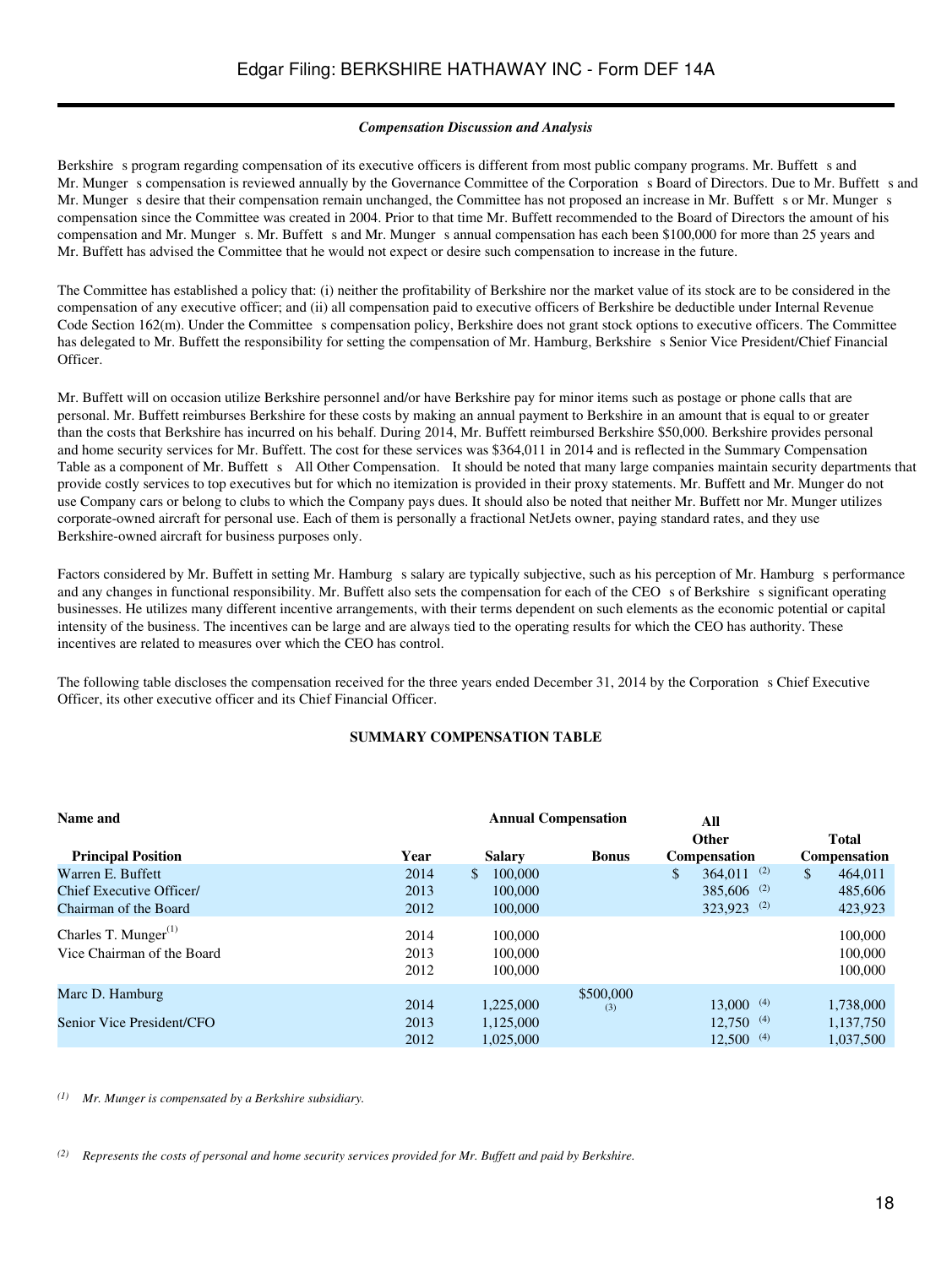- *(3) Bonus paid in recognition of work performed in connection with a business acquisition.*
- <sup>(4)</sup> *Represents contributions to a subsidiary s defined contribution plan in which Mr. Hamburg participates.*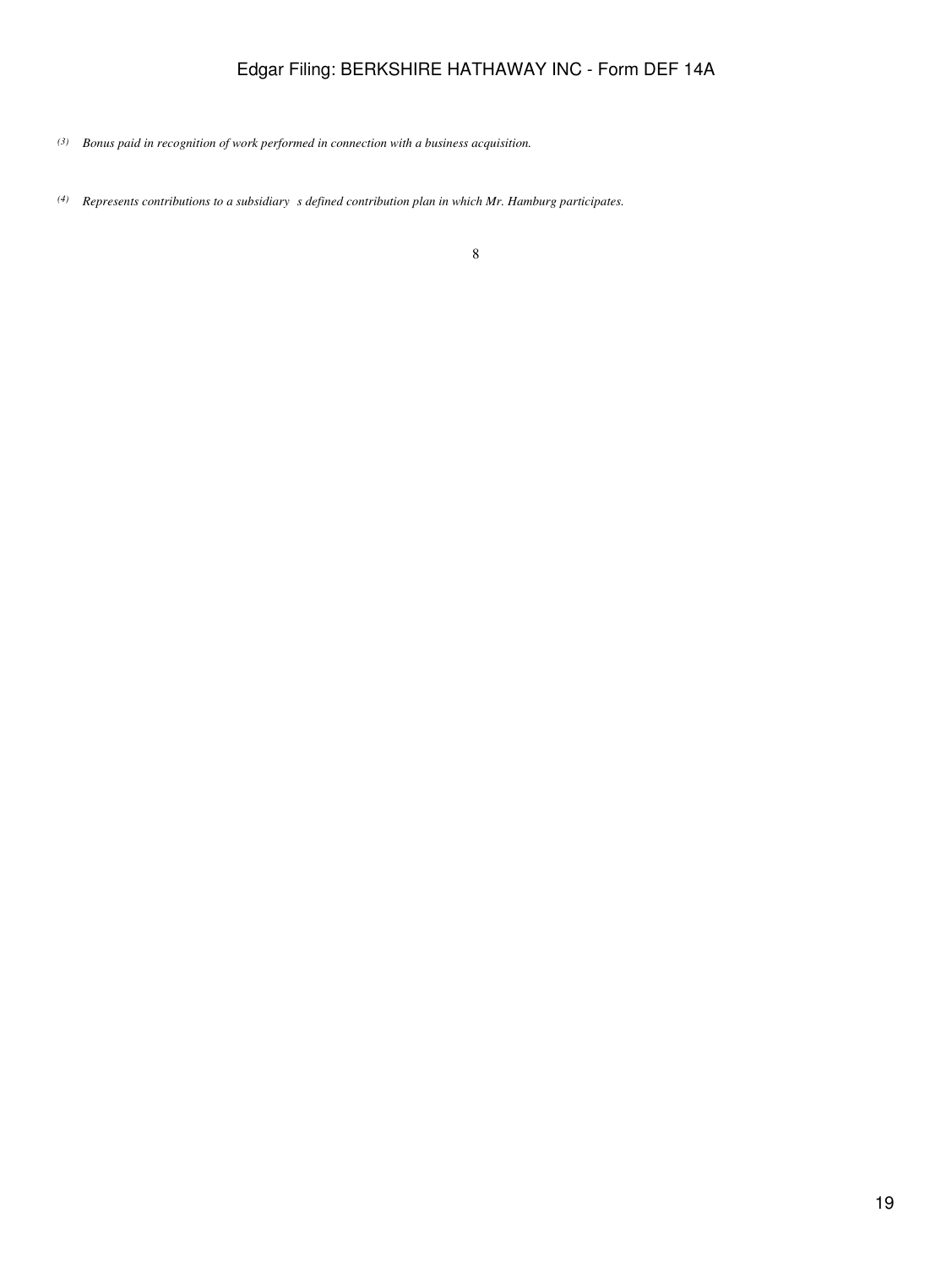#### *Governance, Compensation and Nominating Committee Report*

We have reviewed and discussed with management the Compensation Discussion and Analysis to be included in the Company s 2015 Shareholder Meeting Schedule 14A Proxy Statement, filed pursuant to Section 14(a) of the Securities Exchange Act of 1934 (the Proxy). Based on the review and discussion referred to on page 8, we recommend that the Compensation Discussion and Analysis be included in the Companys Proxy.

Submitted by the members of the Governance, Compensation and Nominating Committee of the Board of Directors.

#### Walter Scott, Jr., Chairman David S. Gottesman Susan L. Decker Meryl B. Witmer *Section 16(a) Beneficial Ownership Reporting Compliance*

Section 16(a) of the Securities Exchange Act of 1934 requires the Corporation s officers and directors, and persons who own more than  $10\%$  of a registered class of the Corporation sequity securities, to file reports of ownership and changes in ownership with the Securities and Exchange Commission and the New York Stock Exchange. Officers, directors and greater than ten-percent shareholders are required by the regulations of the Securities Exchange Commission to furnish the Corporation with copies of all Section 16(a) forms they file. Based solely on its review of the copies of such forms received by it, and written representations from certain reporting persons that no Section 16(a) forms were required for those persons, the Corporation believes that during 2014 all filing requirements applicable to its officers, directors and greater than ten-percent shareholders were complied with except as follows. Mr. Murphy filed a Form 5 on February 13, 2015 which disclosed that two purchases of Class B shares in April 2014 by trusts of which Mr. Murphy is a trustee and beneficiary were not reported on a Form 4 when due.

#### *Independent Public Accountants*

Deloitte & Touche LLP (Deloitte) served as the Corporation s principal independent public accountants for 2014. Representatives from that firm will be present at the Annual Meeting of Shareholders, will be given the opportunity to make a statement if they so desire and will be available to respond to any appropriate questions. The Corporation has not selected independent public accountants for the current year, since its normal practice is for the Audit Committee of the Board of Directors to make such selection later in the year. The following table shows the fees paid or accrued for audit services and fees paid for audit-related, tax and all other services rendered by Deloitte for each of the last two years (in millions):

|                                   | 2014   | 2013   |
|-----------------------------------|--------|--------|
| Audit Fees $(a)$                  | \$32.5 | \$30.7 |
| Audit-Related Fees <sup>(b)</sup> | 2.1    | 1.8    |
| Tax Fees $(c)$                    | 0.9    |        |
|                                   |        |        |
|                                   | \$35.5 | \$33.7 |

(a) Audit fees include fees for the audit of the Corporation s consolidated financial statements and interim reviews of the Corporation s quarterly financial *statements, audit services provided in connection with required statutory audits of many of the Corporations insurance subsidiaries and certain of its non-insurance subsidiaries and comfort letters, consents and other services related to Securities and Exchange Commission matters.*

*(b)* Audit-related fees primarily include fees for certain audits of subsidiaries not required for purposes of Deloitte s audit of the Corporation s consolidated *financial statements or for any other statutory or regulatory requirements, audits of certain subsidiary employee benefit plans and consultations on various accounting and reporting matters.*

*(c) Tax fees include fees for services relating to tax compliance, tax planning and tax advice. These services include assistance regarding federal, state and international tax compliance, tax return preparation and tax audits.*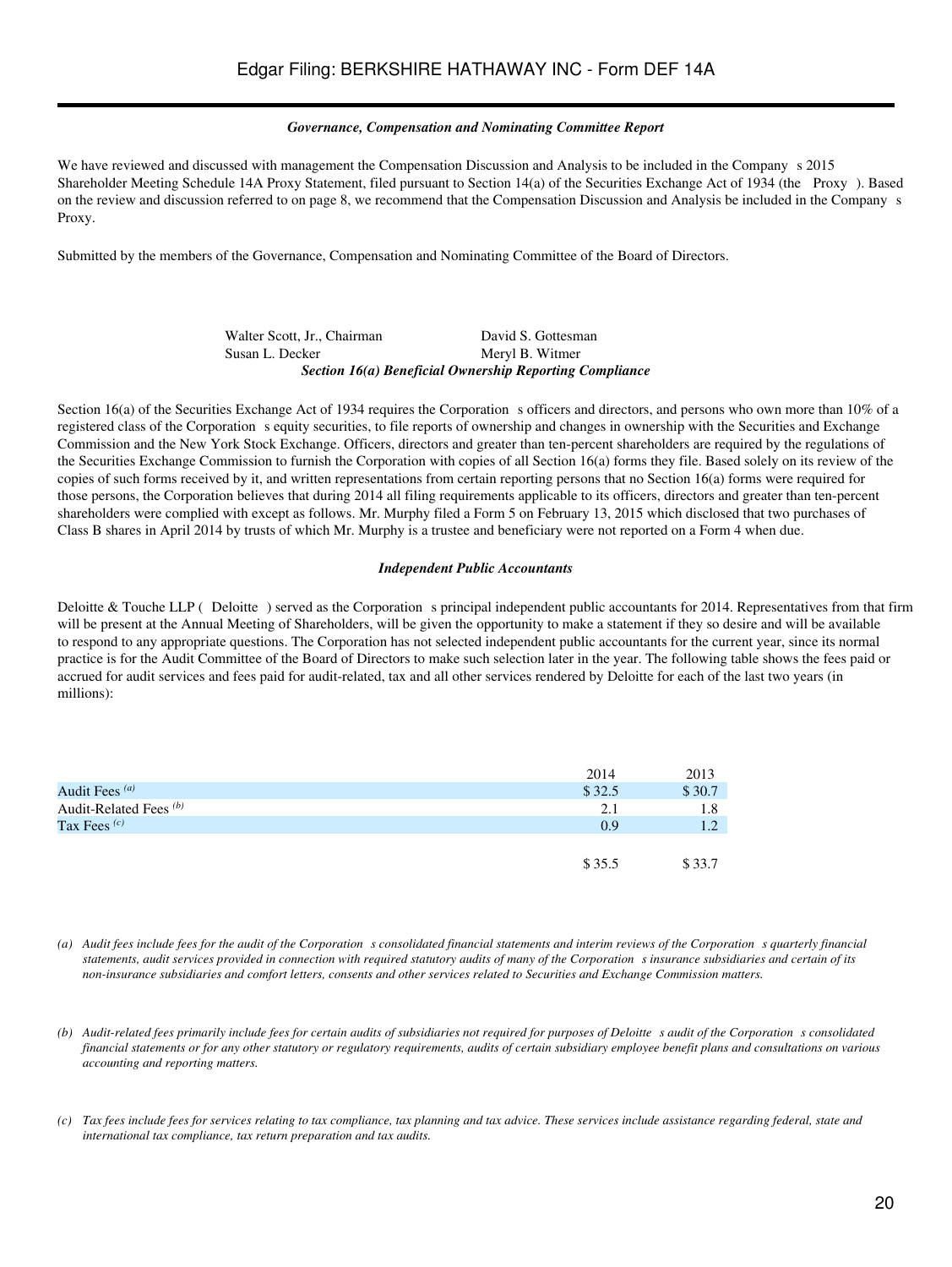The Audit Committee has considered whether the non-audit services provided to the Company by Deloitte impaired the independence of Deloitte and concluded that they did not.

All of the services performed by Deloitte were pre-approved in accordance with the pre-approval policy adopted by the Audit Committee on May 5, 2003. The policy provides guidelines for audit, audit related, tax and other non-audit services that may be provided by Deloitte to the Company. The policy (a) identifies the guiding principles that must be considered by the Audit Committee in approving services to ensure that Deloitte s independence is not impaired; (b) describes the audit, audit-related and tax services that may be provided and the non-audit services that are prohibited; and (c) sets forth pre-approval requirements for all permitted services. Under the policy, requests to provide services that require specific approval by the Audit Committee will be submitted to the Audit Committee by both the Companys independent auditor and its Chief Financial Officer. All requests for services to be provided by the independent auditor that do not require specific approval by the Audit Committee will be submitted to the Company s Chief Financial Officer and must include a detailed description of the services to be rendered. The Chief Financial Officer will determine whether such services are included within the list of services that have received the general pre-approval of the Audit Committee. The Audit Committee will be informed on a timely basis of any such services rendered by the independent auditor.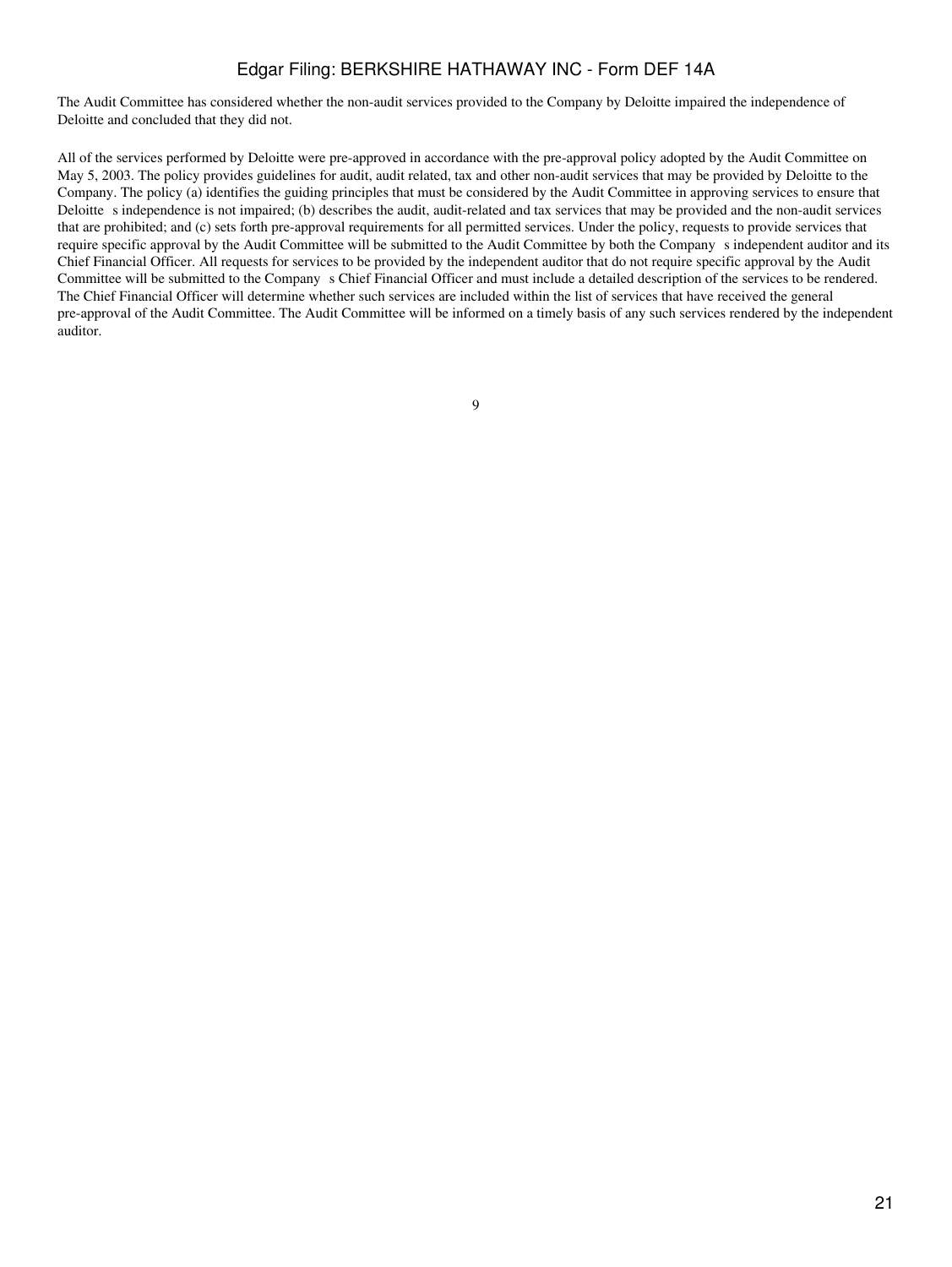#### *Report of the Audit Committee*

February 24, 2015

To the Board of Directors of Berkshire Hathaway Inc.

We have reviewed and discussed the consolidated financial statements of the Corporation and its subsidiaries to be set forth in the Corporation s 2014 Annual Report to Shareholders and at Item 8 of the Corporation s Annual Report on Form 10-K for the year ended December 31, 2014 with management of the Corporation and Deloitte & Touche LLP, independent public accountants for the Corporation.

We have discussed with Deloitte & Touche LLP the matters required to be discussed by the Public Company Accounting Oversight Board (PCAOB), as adopted in Auditing Standard No. 16 (Communications with Audit Committees). We have received the written disclosures and the letter from Deloitte & Touche LLP required by the applicable PCAOB requirements for independent accountant communications with audit committees with respect to auditor independence and have discussed with Deloitte & Touche LLP its independence from the Corporation.

It is not the duty of the Audit Committee to plan or conduct audits or to determine that the Corporation s financial statements are complete and accurate and in accordance with generally accepted accounting principles; that is the responsibility of management and the Corporation s independent public accountants. In giving its recommendation to the Board of Directors, the Audit Committee has relied on (i) management s representation that such financial statements have been prepared with integrity and objectivity and in conformity with generally accepted accounting principles and (ii) the reports of the Corporation sindependent public accountants with respect to such financial statements.

Based on the review and discussions with management of the Corporation and Deloitte & Touche LLP referred to above, we recommend to the Board of Directors that the Corporation publish the consolidated financial statements of the Corporation and subsidiaries for the year ended December 31, 2014 in the Corporation s Annual Report on Form 10-K and in the Corporation s 2014 Annual Report to Shareholders.

Submitted by the members of the Audit Committee of the Board of Directors.

Thomas S. Murphy, Chairman Charlotte Guyman Susan L. Decker

#### 2. **OTHER MATTERS**

As of the date of this statement your management knows of no business to be presented to the meeting that is not referred to in the accompanying notice other than the approval of the minutes of the last Annual Meeting of Shareholders, which action will not be construed as approval or disapproval of any of the matters referred to in such minutes. As to other business that may properly come before the meeting, it is intended that proxies properly executed and returned will be voted in respect thereof at the discretion of the person voting the proxies in accordance with his or her best judgment, including upon any shareholder proposal about which the Corporation did not receive timely notice.

#### *Annual Report*

The Annual Report to the Shareholders for 2014 accompanies this proxy statement, but is not deemed a part of the proxy soliciting material.

**A copy of the 2014 Form 10-K report as filed with the Securities and Exchange Commission, excluding exhibits, will be mailed to shareholders without charge upon written request to: Sharon L. Heck, Secretary, Berkshire Hathaway Inc., 3555 Farnam Street, Omaha, NE 68131. Such request must set forth a good-faith representation that the requesting party was either a holder of record or a beneficial owner of Class A or Class B Stock of the Corporation on March 4, 2015. Exhibits to the Form 10-K will be mailed upon similar request and payment of specified fees. The 2014 Form 10-K is also available through the Securities and Exchange Commissions Web site (www.sec.gov).**

#### *Proposals of Shareholders*

Any shareholder proposal intended to be considered for inclusion in the proxy statement for presentation at the 2016 Annual Meeting must be received by the Corporation by November 13, 2015. The proposal must be in accordance with the provisions of Rule 14a-8 promulgated by the Securities and Exchange Commission under the Securities Exchange Act of 1934. It is suggested the proposal be submitted by certified mail return receipt requested. Shareholders who intend to present a proposal at the 2016 Annual Meeting without including such proposal in the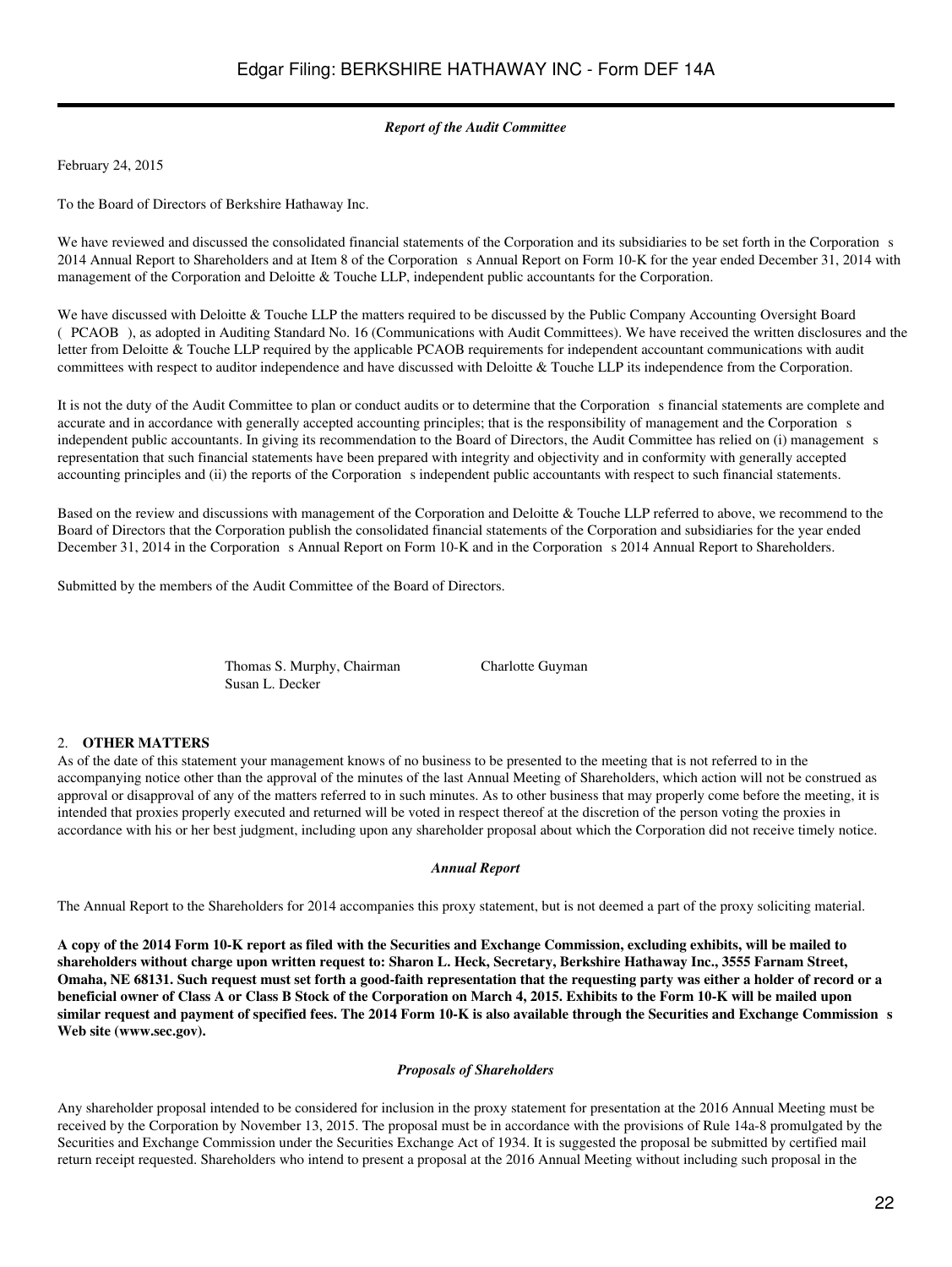Corporation s proxy statement must provide the Corporation notice of such proposal no later than January 31, 2016. The Corporation reserves the right to reject, rule out of order or take other appropriate action with respect to any proposal that does not comply with these and other applicable requirements.

By order of the Board of Directors

SHARON L. HECK, *Secretary*

*Omaha, Nebraska*

*March 13, 2015*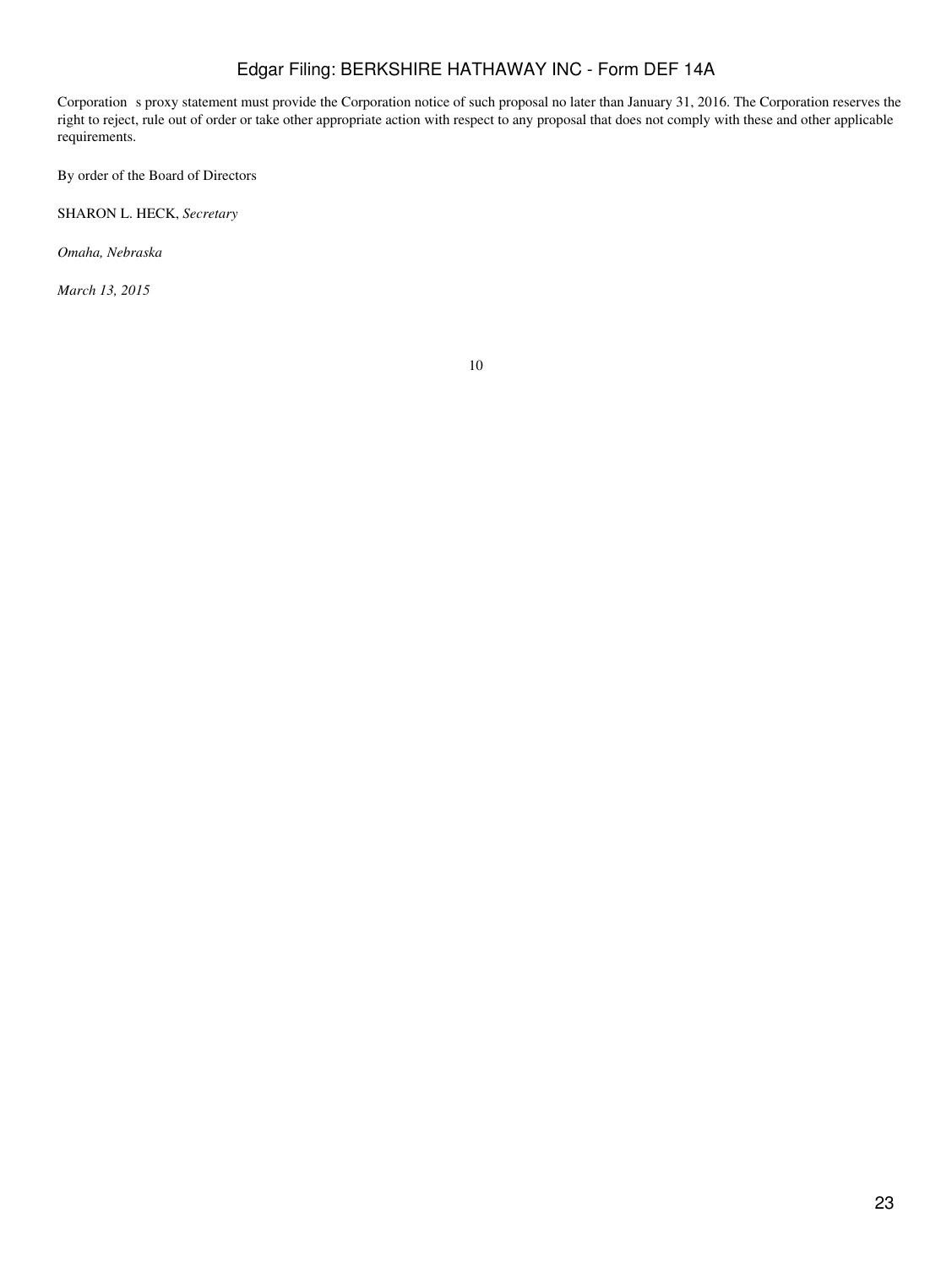# **BERKSHIRE HATHAWAY INC.**

# **Annual Meeting of Shareholders to be held on May 2, 2015**

## **This Proxy is Solicited on Behalf of the Board of Directors**

**P**

- **R** The undersigned hereby appoints Marc D. Hamburg and Walter Scott, Jr., or either of them, as proxies, with power of substitution to each proxy and substitute, to vote the Class A Common Stock (CLA) and Class B
- **O** Common Stock (CLB) of the undersigned at the 2015 Annual Meeting of Shareholders of Berkshire Hathaway Inc. and at any adjournment thereof, as indicated on the reverse hereof on the matters specified, and as said
- **X** proxies may determine in the exercise of their best judgment on any other matters which may properly come before the meeting or any adjournment thereof.

**Y**

# **IF PROPERLY EXECUTED AND RETURNED, THIS PROXY WILL BE VOTED AS SPECIFIED OR, IF NOT SPECIFIED, WILL BE VOTED FOR ELECTING ALL DIRECTOR NOMINEES.**

# **PLEASE SIGN ON THE REVERSE SIDE AND MAIL PROMPTLY**

# **IN THE ENCLOSED ENVELOPE**

SEE REVERSE

SIDE

SEE REVERSE

SIDE

x **Please mark**

**votes as in**

**this example.**

**IMPORTANT NOTICE REGARDING THE AVAILABILITY OF PROXY MATERIALS FOR THE SHAREHOLDER MEETING TO BE HELD ON MAY 2, 2015.**